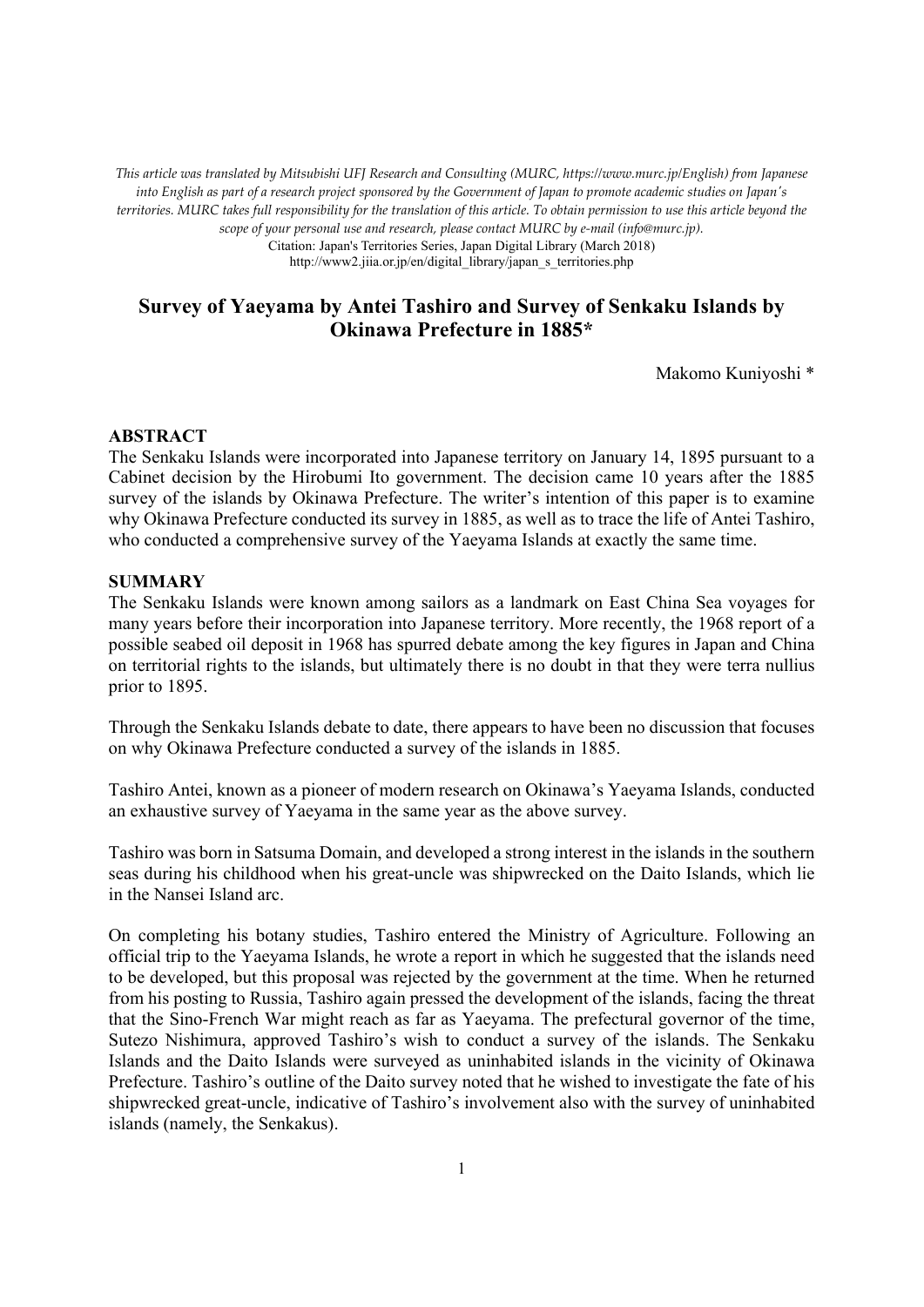**Keywords:** Senkaku Islands, Tashiro Antei, Sino-French War

Research Fellow, The Institute of Regional Study, The University of Okinawa; Researcher, Senkaku Islands Historical Materials Compilation Committee

#### **Introduction**

In 1879, Ryukyu Domain was abolished and Okinawa Prefecture was established, but the diplomatic status of the Ryukyus (Okinawa) remained ambiguous and even after a governor was appointed by the national government, the new prefectural offices still had insufficient knowledge about the various remote islands offshore. In 1885, the prefecture undertook a survey of uninhabited islands in the vicinity of Okinawa, including the Senkaku Islands. Over 1885-86, Antei Tashiro conducted a comprehensive survey of the Yaeyama Islands, and particularly Iriomote Island, in his capacity as an official at the Ministry of Agriculture and Commerce. At the time, most of the Yaeyama Island group was uninhabited and covered wiht thick forest, with the prevalence of malaria putting them out of bounds to human settlement. In addition, a number of the surrounding islands were still not recognized as part of the Ryukyu Empire or the subsequent Satsuma Domain, remaining essentially ignored. To the extent of the author's knowledge, there has been no investigation to date of the connection between Antei Tashiro's Yaeyama survey and Okinawa Prefecture's survey of the Senkaku Islands, despite the congruence of their timing.

#### **The Senkaku Islands**

The Senkaku Islands are the generic name for a group of uninhabited islands on the edge of the East China Sea continental shelf between Okinawa and mainland China to the northwest of the Sakishima Islands and Ishigaki Island in Okinawa Prefecture. They have been also called Igunkubashima by the local people of Yaeyama.<sup>1</sup> The island group comprises Uotsuri Island, Kuba Island, Minamikojima Island, Kitakojima Island and Taisho Island, as well as other smaller islands named Okinokitaiwa, Okinominamiiwa, and Tobise. They were long used as a landmark on voyages between the Ryukyus and China (Fukushu orFuzhou). Incorporated as part of Japanese territory in 1895, they were placed under the jurisdiction of Okinawa Prefecture in the following year, 1896, and developed by Tatsushiro Koga, a sojourner merchant from Fukuoka, but at the end of the Pacific War, the islands became uninhabited and remain so today. Administratively the Senkaku Islands belong to Aza-Tonoshiro in Ishigaki City, Okinawa Prefecture. In the postwar era, the islands have attracted attention since China and Taiwan started to claim their territorial rights over the area.

It is widely known that soon after the possibility of offshore oil deposit was mentioned in a 1968 survey report by the United Nations  $ECAFE$ ,  $2$  China and Taiwan declared territorial rights over the islands, and many experts started arguing on them in the early 1970s.<sup>3</sup> Debate particularly

 $10 \qquad 2012 \qquad 11\text{-}24$  .<br><sup>1</sup> They were also known as Vokonkohashima Vuki <sup>1</sup> They were also known as Yokonkobashima, Yukunkubashima, Yukonkubajima, and "Koga's uninhabited islands." <br><sup>2</sup> See *Geological Structure and Some Water Characteristics of the East China Sea and the Yellow Sea. Emery et* <sup>2</sup> See *Geological Structure and Some Water Characteristics of the East China Sea and the Yellow Sea, Emery et al* 

<sup>\*</sup> This article was originally published as 1885

<sup>(1969):</sup> CCOP Technical Bulletin Vol. 2 http://www.gsj.jp/Pub/CCOP/2-01.pdf. 3

<sup>&</sup>lt;sup>3</sup> Statement by Ministry of Foreign Affairs, Republic of China, June 11, 1971; Statement by People's Republic of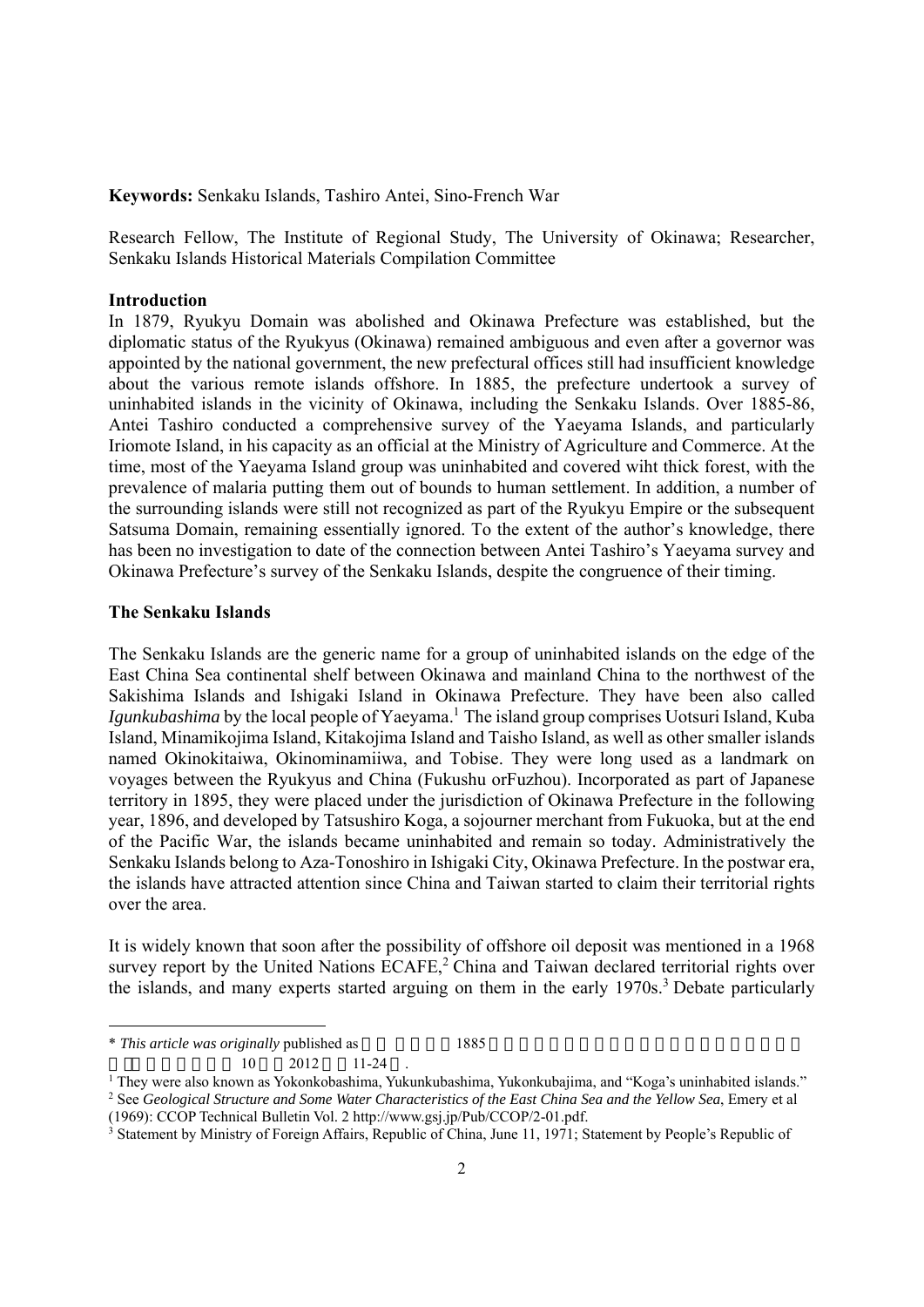developed on the issues in relation to the description of the Senkaku Islands in the Record of Sakuho-shi, which took shape in a way that the views of Kiyoshi Inoue<sup>4</sup> and others who argued that the Senkaku Islands belong to China were refuted by Toshio Okuhara,<sup>5</sup> Sakae Midorima,<sup>6</sup> Kazutaka Kishaba,<sup>7</sup> Kiyoshi Makino<sup>8</sup> and others. Later in recent years, Nobuo Harada, a renowned translator of the Record of Sakuho-shi, published a book on the Senkaku Islands that appears in the Record.<sup>9</sup> I recommend it, written with plain expression, to anyone with an interest in this area. I am not part of this debate, or rather happy to keep myself away, depending on respectable scholars for the debate, and just observe its development through publications. To my impression, it would be commonly understood in the debate that the Senkaku Islands were long regarded as important seamark for voyage between the Ryukyus and Fuzhou, but had no use besides. In other words, they were only islands passing by from Chinese envoy ships<sup>10</sup> to their left or right, without belonging to China or the Ryukyu Kingdom. In the end of the voyage lay the Ryukyus, wherethe king's heir<sup>11</sup> awaited the Chinese envoys<sup>12</sup> at the castle of Shuri, the royal capital of the Ryukyu Kingdom.

Speaking of in-between the Ryukyus and Fuzhou, the islands were of course not only seen en route but the Senkaku Islands appear on a series of nautical charts13 called *Goshuinsen Kokaizu* that were used by Japanese merchants around 1600, sometimes by temporary names.<sup>14</sup> There are also materials suggesting that the Senkaku Islands were used as a landmark for sailing between Nagasaki and Luzon.15 The same may apply to the charts used by European ships that began venturing in the Southeast Asian waters from the early 16th century. In my summary it is safe to consider that the Senkaku Islands used to be an important landmark for sailors when crossing the East China Sea.

China, December 30, 1971. See *Kikan Okinawa* (Okinawa Quarterly) No. 63: Senkaku Islands Vol. 2. 4

Kiyoshi Inoue (1972), *Senkaku Retto: Chogyo Shoto no Shiteki Kaimei* (The "Senkaku" Islands: A Historical Clarification of the Diaoyu Islands), etc.

<sup>5</sup> Toshio Okuhara (1971), "Senkaku Retto no Ryoyuken Mondai" (Territorial Issues of the Senkaku Islands), *Kikan Okinawa* No. 56, etc.

Sakae Midorima (1984), *Senkaku Retto* (Senkaku Islands), etc. 7

<sup>&</sup>lt;sup>7</sup> Kazutaka Kishaba (1973), "Senkaku Shoto no Enkaku to Kizoku Mondai" (The History of and Territorial Disputes over the Senkaku Islands), etc.

<sup>8</sup> Kiyoshi Makino (1971), "Senkaku Retto Shoshi" (A Short History of the Senkaku Islands), *Kikan Okinawa* No. 56, etc.

<sup>9</sup> Nobuo Harada (2006), *Senkaku shoto: Sakuho Ryukyu Shiroku wo Yomu* (The Senkaku Islands: Reading Records of Imperial Chinese Missions to the Ryukyu Kingdom).

<sup>&</sup>lt;sup>10</sup> The ships used by imperial Chinese envoys to travel to the Ryukyus on investiture missions. Because of the long voyage, the envoys selected for these missions had special ships built. In the Ryukyus, these ships were called *ukwanshin* (literally, "crown ships").

<sup>&</sup>lt;sup>11</sup> The king's heir, was so called because he formally became the king when he received investiture by the Court of the Chinese Kingdom..

<sup>&</sup>lt;sup>12</sup> Envoys sent by the Chinese Emperor.

<sup>13</sup> Taku Nakamura (1979), *Goshuinsen Kokaizu* (Nautical Charts); Otsuka Hideaki (2000), "Yohishi ni Egakareta Kokaizu" (Nautical Charts Drawn on Parchment), *Nihon no Bijitsu* 438.<br><sup>14</sup> Two islands appear in the same location of the Senkaku Islands in various maps introduced in Taku Nakamura's

*Goshuinsen Kokaizu*, including the Ikeda map, Itoya map, Tohaku map, Sueyoshi map, Kadoya map, Shokarota map, and the Ro Sosetsu map, of which the Kadoya, Shokarota, and Ro Sosetsu maps attach names such as Torishima, Mitsushima, and Reisu.

<sup>15</sup> Seiichi Iwao (1985), *Shuinsen Boekishi no Kenkyu* (A History of the Vermilion Seal Trade), pp 191-192.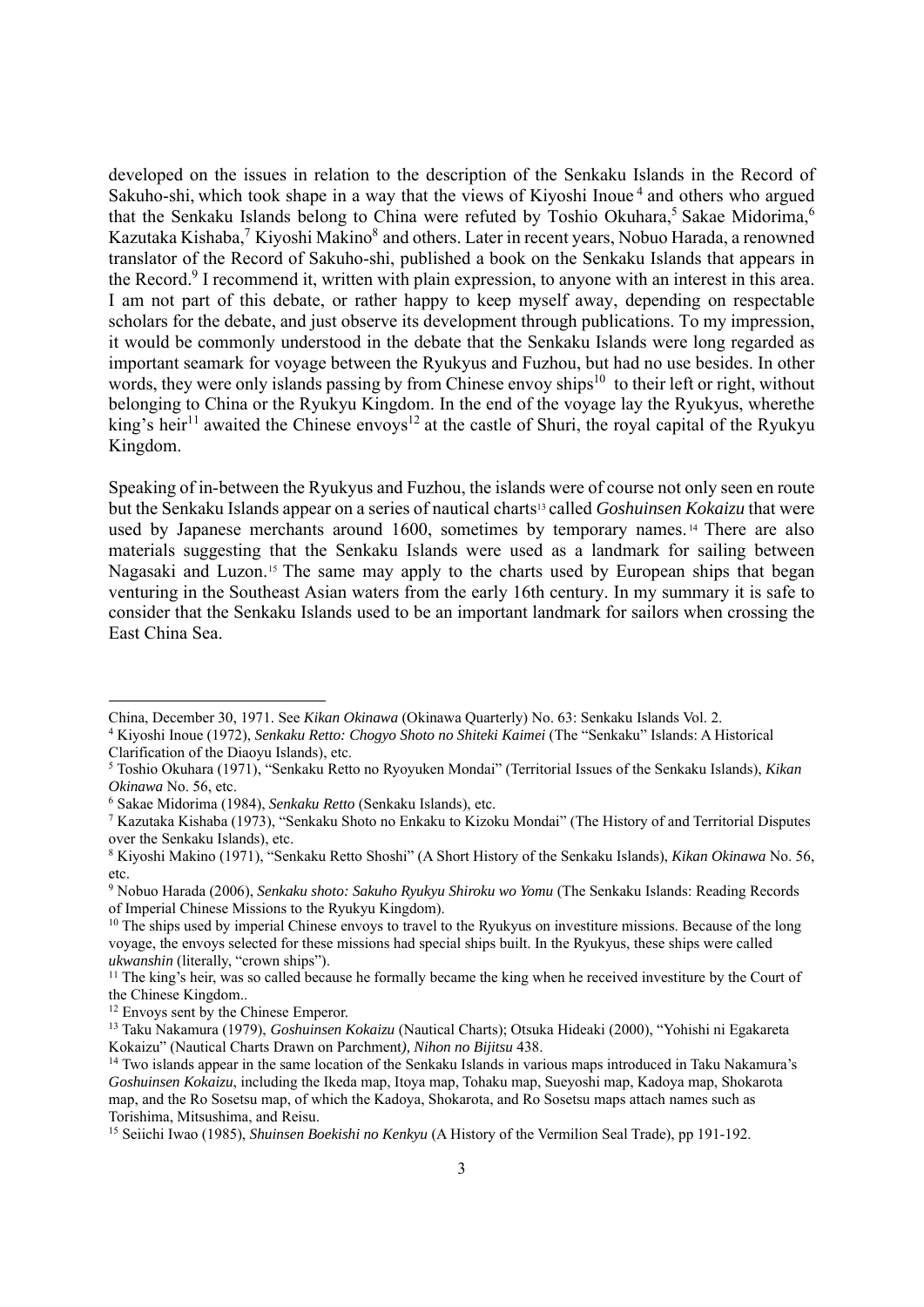Why did Japan incorporate such useless islands into its territory after the Meiji Restoration? It was rather simple that ways of use emerged on them. Fishermen from Itoman, an area in Okinawa, and temporary residing merchants from the mainland Japan collaborated and began collecting marine products such as luminous shells and albatross feathers16 in the Senkaku Islands from around 1890.17

It was around 1890 when the islands came into some level of use, while several years before then in 1885, Okinawa Prefecture conducted a survey there. This was one of a number of surveys<sup>18</sup> on the various uninhabited islands in Okinawa Prefecture, and the aim was to survey first Minamidaitojima and Kitadaitojima and then Kume Akajima, Uotsurijima, Kuba, and the other islands of the Senkakus. Reference was also made to the legendary islands of Ikima, Paipatiroma,19 and others, with reports to be made later. In this paper, I will focus on the reason that the time when the survey of the Senkaku Islands was conducted was in 1885.

#### **A man named Antei Tashiro**

What kind of person was Antei Tashiro, the main character in this paper? According to the *Okinawa Daihyakkajiten* (Encyclopedia of Okinawa), he was born in the town of Kajiya, Kagoshima Prefecture, and generally known as a trailblazer in research on the modern Yaeyama Islands, as well as a scholar of southern flora. He began studying languages in his childhood, developed a strong interest in botany while working in the Department of Museum of the Ministry of Interior, and devoted himself after his return to Kagoshima to research on the tropical fauna of the southern islands. Subsequently, he contributed a great deal of his energy to surveying the Yaeyama Islands of Okinawa Prefecture and petitioned the government to develop there, but was not accepted, and then quit the government service. Later he became a researcher at the Tokyo Imperial University, and produced numerous reports on the folk customs of the Southern Islands and Pacific Islands. Travelling to Taiwan in the end of the Sino-Japan War, he worked for the Governor-General of Taiwan, engaging in research on and cultivation of useful plants. In his last years, Tashiro taught at the Kagoshima College of Agricultural and Forestry on useful southern plants. He died at the age of 70 (1857-1928). His main works include *Yaeyama gunto kyumu iken mokuroku* (The Urgent Suggestion on Administration of the Yaeyama Islands, Okinawa), *Yaeyama gunto bussan hanshoku no mokuto* (Outlook for products and reproduction on the Yaeyama Islands), *Yaeyama gunto shoreidoku ki* (Record of endemic diseases in the Yaeyama Islands), *Yaeyama jumin no gengo oyobi shukyo* (The languages and religions of the Yaeyama People), and *Okinawa ketsujo ko* (Thoughts on Okinawan knotting ways of rope).

<sup>&</sup>lt;sup>16</sup> All these were for export. The luminous shells were collected in the Meiji era for pearl buttons and the albatross feathers for quilt stuffing, and exported primarily to America and Europe. 17 Tadao Hanawa (1890), in "Yaeyama Shima ni Kakawaru Shorui: Kuba Shima" (Materials relating to the Yaeyama

Islands: Kuba Island), *Okinawa Seinenkai-shi* and "Nanyo no Kaisan Jigyo" (The Marine Products Industry in the Southern Seas), *Okinawa Seinenkai-shi* inaugural edition, noted that many fishermen went to the Senkaku Islands around 1890 to gather luminous shells and other marine products.<br><sup>18</sup> Hyogo Ishizawa (1885), *Daitojima Junshizumi no Gi nitsuki Joshin* (Report on the inspection of the Daito Islands)

and *Uotsurijima hoka Nito Junshi Torishirabe Gairyaku* (Outline of the inspection and investigation of two islands off Uotsurijima).

<sup>19</sup> In relation to Ikima, see Hyogo Ishizawa above and Kuroiwa Hisashi (1900), *Senkaku Retto Dan* (Account of the Senkaku Islands), and Antei Tashiro, "Paipatiroma Monogatari" in *Tokyo Jinruigaku Zasshi* No. 24:272 and Tadao Hanawa, *Paipatiroma no Koto: Yaeyama Shima in Kakaru Shorui* (About Paipatiroma: Documents related to the Yaeyama Islands), etc. in relation to Paipatiroma.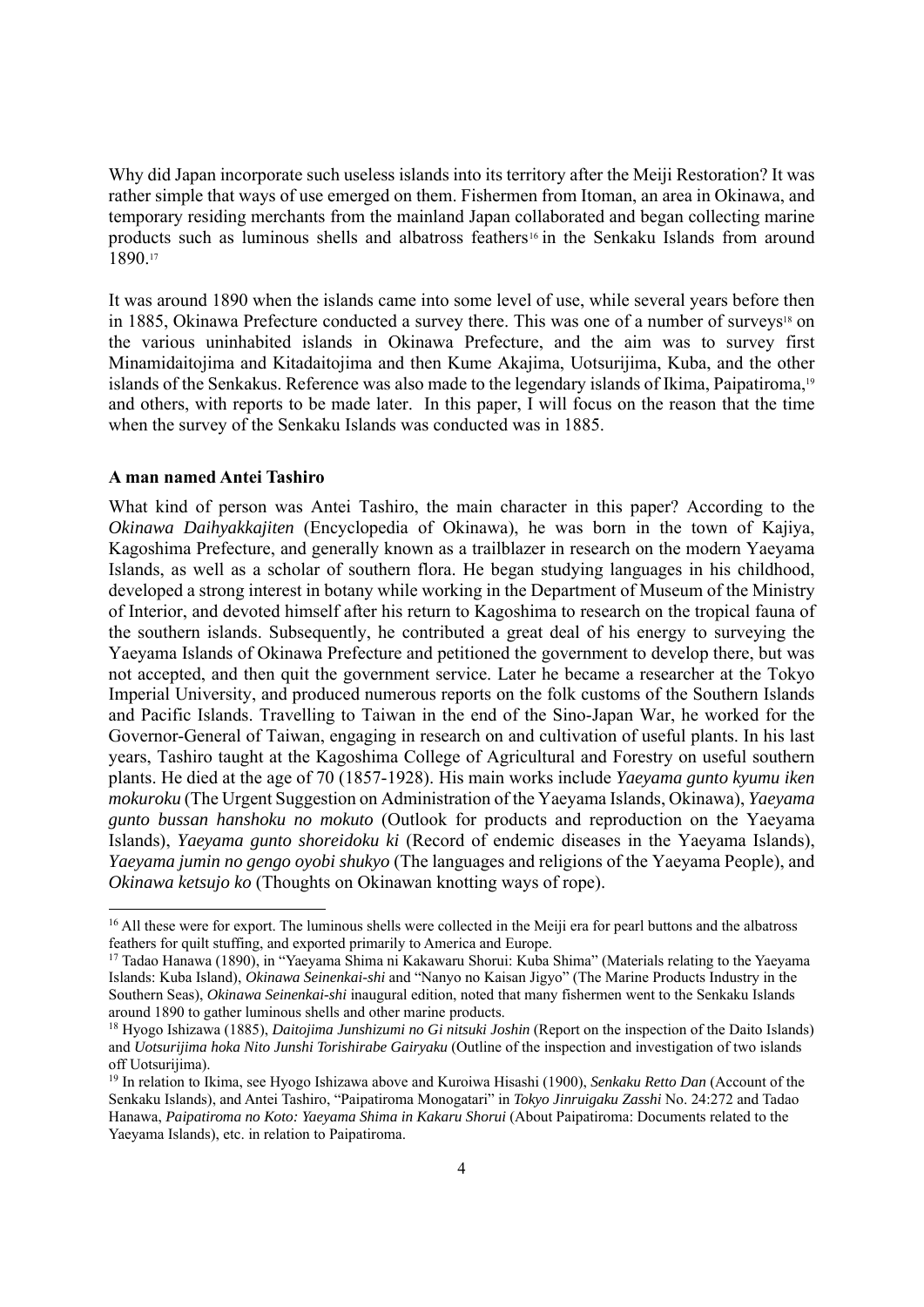This is certainly Tashiro's life in a nutshell, but I would like to give this man and his endeavors a little further thought. It is not clearly known whether his name was pronouced Tashiro *Antei* or *Yasusada.* According to *Antei Tashiro-o shoden* (Biographical sketch of Antei Tashiro),<sup>20</sup> he was born on August 22, 1857, in Kajiya-cho, Kagoshima Prefecture, the birthplace of many elder statesmen of the Meiji Restoration, including Takamori Saigo, Toshimichi Okubo, Heihachiro Togo, Tsugumichi Saigo, and Iwao Oyama. His childhood name was Naoichiro. Exposed to many idealists from an early age, his character may well have been formed by the somewhat unique ethos epitomized by Takamori Saigo. There is a passage in *Chutai sanjunen jijoshi* (Autobiography of 30 years stationed in Taiwan)<sup>21</sup> that touches on his childhood that I would like to foreground here:

I knew Oyama from my childhood. Before the Boshin campaign, when he was still called Yasuke Oyama, he was engaged in training the young ones at the Kagoshima military training ground, running around every day in bare feet with a wooden rifle in his hand. Kirino Toshiaki (Nakamura Hanjiro), Kunimoto Shinohara, and Shinpachi Murata were all friends of his at the time, and the children were always gathered around him. I remember that many children were attached to "Yasuke-don" because of his particularly warm heart."

Later, during the Satsuma Rebellion, the friends were split between government forces and the rebel army, where Kirino, Shinohara and Murata died, and Oyama would never return to Kagoshima. However, it is likely that Tashiro grew up in a congenial environment in which these local idealists all devoted themselves to their studies.

Tashiro entered the (Keizo) Shibata Juku under the same prefecture in 1869 at the age of 13 and studied French. In March 1872, when Shibata was appointed as French instructor at the Satsuma Domain's training academy Zoshikan, Tashiro also entered Zoshikan's Second Junior High School, pursuing his studies while serving as an assistant French teacher (aged 16). In 1872 he went to Tokyo, and in 1875 started working at the Department of Museum, the Ministry of Interior, where he began studying botany under Department Director Yoshio Tanaka. According to a note which Tashiro made to his writings, he was supposed to enter Tokyo Kaisei School (currently the University of Tokyo), but household circumstances led him to work as Tanaka's assistant while pursuing his botanical studies. His days at Zoshikan and the Department of Museum would suggest that he was not affluent enough to be a fulltime student.

In 1880, his family circumstances sent Tashiro back to Kagoshima, where he worked in the industrial promotion division of the prefectural government. In 1882, he went to Okinawa for an exam of cinchona tree cultivation. From this time on, he devoted the rest of his life to developing Yaeyama.

# **Tashiro's passion for Yaeyama**

<sup>20</sup> Kikuo Nagayama (1930), *Tashiro Antei -o* (Biographical sketch of Antei Tashiro), pp 1-17. 21 *Chutai Sanjunen Jijoshi* (Autobiography of 30 years stationed in Taiwan). The first half addresses the background to Tashiro's Yaeyama survey, his push to have Yaeyama developed after the survey, and the disappointment he experienced. The second half discusses his time in the army during the Sino-Japan War and working for the Governor of Taiwan.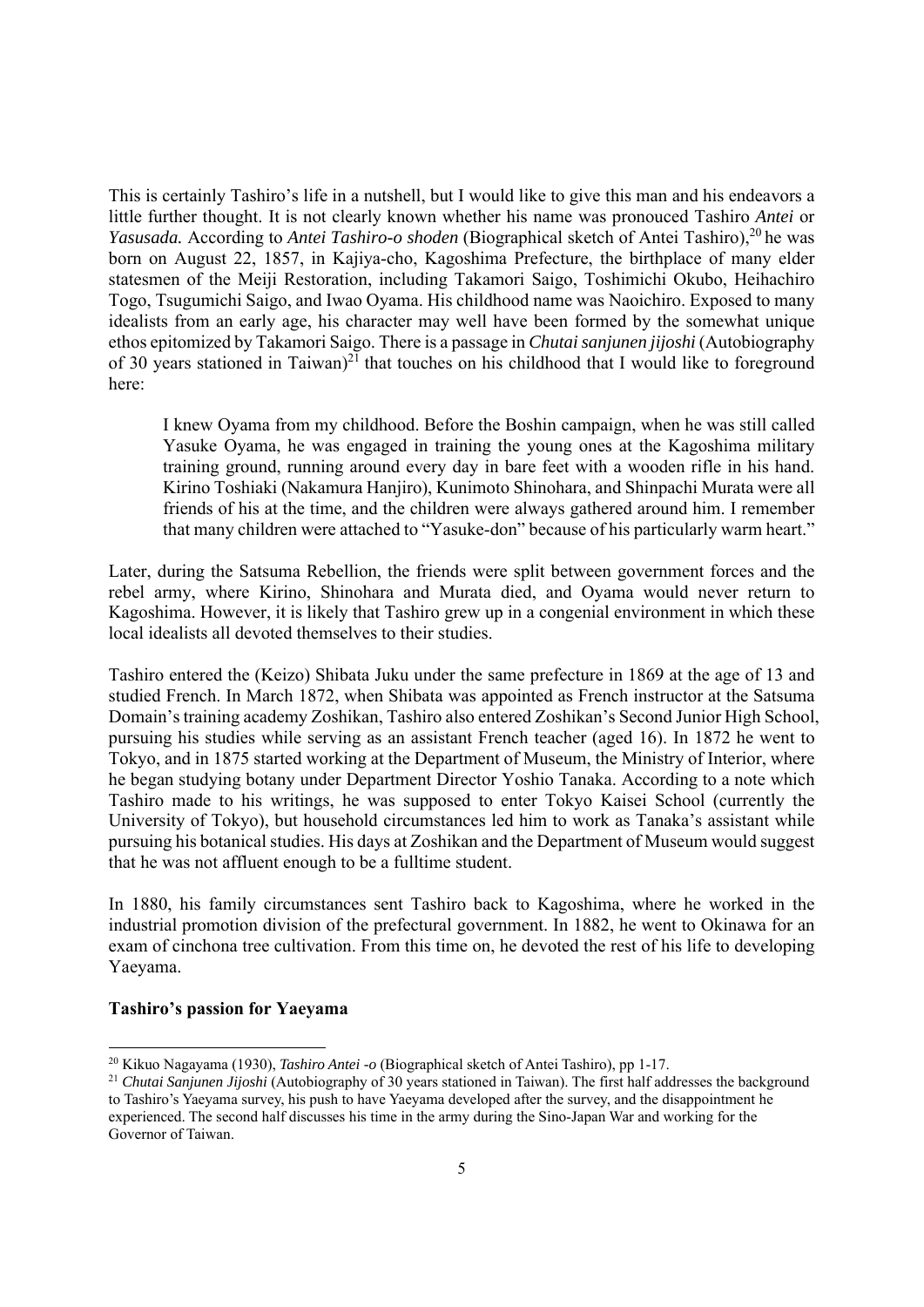When did Tashiro's passion for Yaeyama first bud? According to *Chutai sanjunen jijoshi*, he already had an interest in the islands of the southern seas dating back to his early childhood. He notes:

I became interested in managing the southern islands when I was quite young. In the days of my research, I always tried to find a time for studying the topography of the islands. My interest was originally triggered by what befell my grandfather's older brother, Jihei Tashiro. Jihei was talented with clerical skills. When he was 25, he took a post of the island governor of the Amami Islands in the *han* (domain) of Shimadzu at the order of the lord. He served his full three-year term on the islands and was on his way home when he was caught in a storm, drifted to an uninhabited island, and lost contact to anyone. He appeared to have lived there alone for over 30 years until his death. This news reached my place when I was three or four years old. The Shimazu lord launched a search mission to the uninhabited islands. Toshimichi Okubo (former Minister of Home Affair) dedicated himself to the search as an aid to the lord (when I was seven or eight). The repeated attempts found no trace of my great-uncle. Soon did the Meiji Restoration begin, Okubo was chosen along with Saigo to enter the Meiji government, relieved from his post in the local domain.

The elder brother of Tashiro's grandfather was caught in a shipwreck on his way home from the island of Amami Oshima after fulfilling his duty, and drifted to an uninhabited island. His family did their best to find him, but to no avail. Did the young Tashiro's imagination travel around the southern desert island where his great-uncle was living in solitude, and which he was yet to see?

From the time of the Keicho invasion in  $1609<sup>22</sup>$  the relations between Kagoshima, Tashiro's hometown and Okinawa lasted for 270 years. It was only a few years ago when symposia were held in various places in Amami and Okinawa to mark the  $400<sup>th</sup>$  anniversary of the Satsuma invasion.<sup>23</sup> People and goods have closely exchanged between Kagoshima and Okinawa for almost 400 years. This may be peculiar, as Okinawa has broader and deeper relations with Kagoshima than any other part of Japan.

Going back to our story, there might have been more than a few former feudatories (ex-samurai) in Tashiro's hometown who served in the Ryukyus before the Meiji Restoration and tripped to Yaeyama on official duty. Among them was Suemichi Ijichi,<sup>24</sup> who gave Tashiro homemade tea as a parting gift on the eve of Tashiro's departure for Yaeyama on survey in 1885.

<sup>&</sup>lt;sup>22</sup> The invasion of the Ryukyus by Satsuma Domain. The Satsuma annexed Amami Oshima from the Ryukyus, and ordered the Ryukyu Kingdom to pay tribute as a vassal state, but because of the convenience of trade with Qing China, Satsuma did not force the Ryukyus to cease paying tribute to the Qing. 23 Key figures were invited to the Tokunoshima Culture Center on May 2, 2009, the Okinawa Prefectural Museum

on May 9, and Oki-no-erabu Culture Hall on May 17, etc. for symposia on the 400<sup>th</sup> anniversary of the Satsuma invasion.

<sup>&</sup>lt;sup>24</sup> Suemichi Ijichi (also known as Kojuro Ijichi) and his father Ijichi Sueyasu were both historians born under Satsuma Domain at the end of the Edo period. The father and son are famed as the editors of the *Sappan Kyuki Zatsuroku* (a collection of historical documents related to Satsuma province and Satsuma han) and addenda. In 1872, at the order of Satsuma Domain, Ijichi went on a coal survey to Iriomote Island in the Yaeyama Islands together with Tasuke Hayashi. Would he have told Tashiro about the topography of Ishigaki and Iriomote Islands? When Tashiro returned home in 1880, Ijichi had begun editing the *Sappan Kyuki Zatsuroku*. Eijun Kishaba (1977), *Yaeyama Minzokushi* (Yaeyama Folklore), pp. 349-353; Michiyuki Matsuda, *Ryukyu Shobun (jo)* (Annexation of the Ryukyus, Vol. 1); Kagoshima-ken Ishin Shiryo Henshujo (1971), *Kagoshima-Ken Shiryo Kyuki Zatsuroku Tsuiroku*  (Kagoshima Prefecture Historical Materials: *Kyuki zatsuroku* addenda), pp 2-9; Kanryo Higaonna (1924), Shotaikou Jitsuroku (Annals of Sho Taio), *Higashionna Kanjun zenshu* pp. 323-326.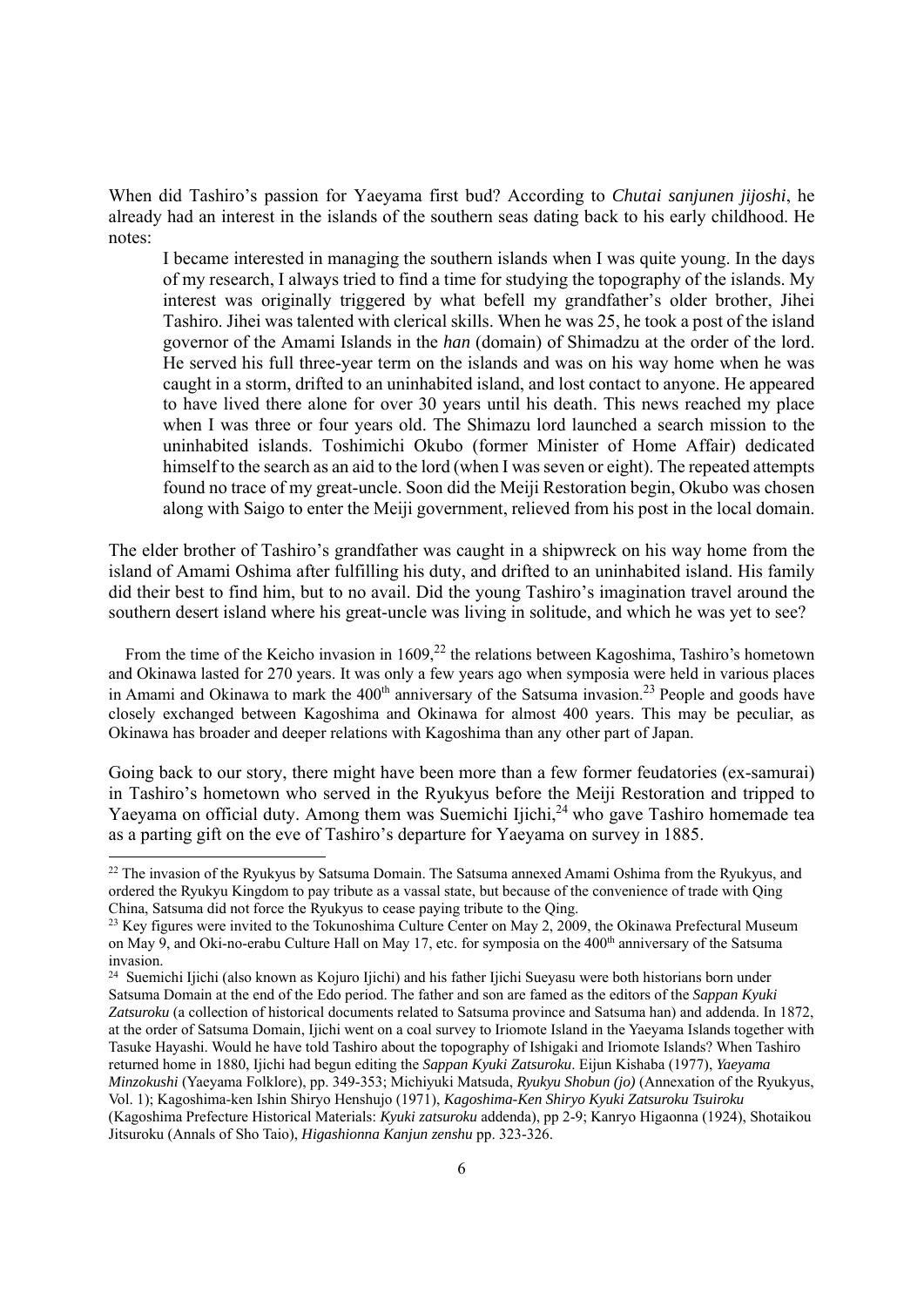When Tashiro was leaving Kagoshima, he visited Suemichi Ijichi, who had once stayed in Yaeyama and supported Tashiro's plans for developing the islands. Suemichi was delighted and presented Tashiro homemade tea, asking him to distribute the tea to villagers in Yaeyama with the message that Suemichi Ijichi was still alive." (*Antei Tashiro-shi to Yaeyama*25)

Tashiro, who in his childhood got accustomed to listening to tales of the southern islands where one of his relatives might well have lived, and came home from Tokyo where he studied botany, may have wandered around locals, asking about the topography and flora in those islands. Suemichi's stories about the natures in the Yaeyama Islands with full of possibilities must have inspired the ambition of Tashiro. Fortunately, they encountered in 1882, when Tashiro was about to leave for Yaeyama (although Tashiro only stayed three days on the Yaeyama Islands and only viewed Iriomote Island from the ship. More closely, the itinerary of the trip, according to Ozaki Saburo's *Ryukyuko nisshi* (Ryukyu trip journal),<sup>26</sup> began with setting sail from Naha on August 17, 1882 to Kume Island; departing there on the 18th, arriving in Miyako Island on the 19th, staying from the 20th to the 23rd, departing Miyako on the 24th, arriving in Ishigaki Island on the 25th, staying there on the 26th and 27th, and leaving Ishigaki for Miyako on the 28th, leaving Miyako on the 29th, and arriving back in Naha on the 30th).

After his survey trip, Tashiro wrote a report titled *Okinawaken-ka Sakishima kairan ikensho* (Report on a tour of Okinawa Prefecture's Sakishima islands). 27 The report begins with description criticizing the frustrated proposal of ceding islands, which would otherwise have been agreed<sup>28</sup> between Japan and the Oing Dynasty the previous year, which reads "Sakishima is to Okinawa what wings are to a bird. Okinawa is to Sakishima what a tail fin is to fish. They cannot be separated in the least." It should be noted that, though titled Sakishima, more than half of the report concerns Yaeyama. Although Tashiro portrays himself as just a botany student (as depicted in the above report that "he is not an agricultural scientist, a soil expert, or an economist, but merely a botany student"), he reports the topography and flora of Ishigaki Island, recommending to plant sugar cane and cotton to develop the island; moreover, points out the advantages of cattle-breeding and the need for saltpans, expatiates the topography and flora of Iriomote Island, on which he did not even land, discusses the harms and treatment of the endemic disease of malaria, comments on the utilization of coal in the deposit, and in the end, presents his views on fisheries that Yaeyama's fishermen should develop their capacity by inviting fishermen from Goto and Amakusa in Kyushu<sup>29</sup> for training.

<sup>&</sup>lt;sup>25</sup> Youchi Ishigaki (1938), *Tashiro Antei-shi to Yaeyama* (Antei Tashiro and Yaeyama), Yaeyama Shimpo <sup>26</sup> Saburo Ozaki (1882), "Ryukyuko Nisshi" (Ryukyu Trip Journal), *Okinawa-ken Shiryo Kindai 3: Ozaki Saburo Iwamura/* 

<sup>&</sup>lt;sup>27</sup> Tashiro's exploration of Yaeyama began in 1882. He was working at the Kagoshima prefectural offices at the time but when he went to Okinawa at the direction of the Ministry of Agriculture and Commerce to take a cinchona tree cultivation exam, he met with Saburo Ozaki, Deputy Director to the Counselor, who was on a tour of the region, who gave Tashiro permission to go along on the trip to Sakishima. Tashiro toured around Miyako and Yaeyama and wrote a suggestion report on the results.

<sup>&</sup>lt;sup>28</sup> A draft agreement formed between Japan and China through the mediation of former US President Ulysses S. Grant to cede the islands closest to Taiwan, Yaeyama and Miyako, to the Qing government.

<sup>&</sup>lt;sup>29</sup> While it is not clear why Tashiro mentioned these particular fishermen, in 1893, a team of fishermen led by the former samurai Tadashi Noda of Kumamoto Prefecture who had been on a fishing expedition to Yaeyama and the Senkaku Islands came from Amakusa to Kagoshima. See Kakuji Harada and Jiro Morifusa (1894), Suisanchosajo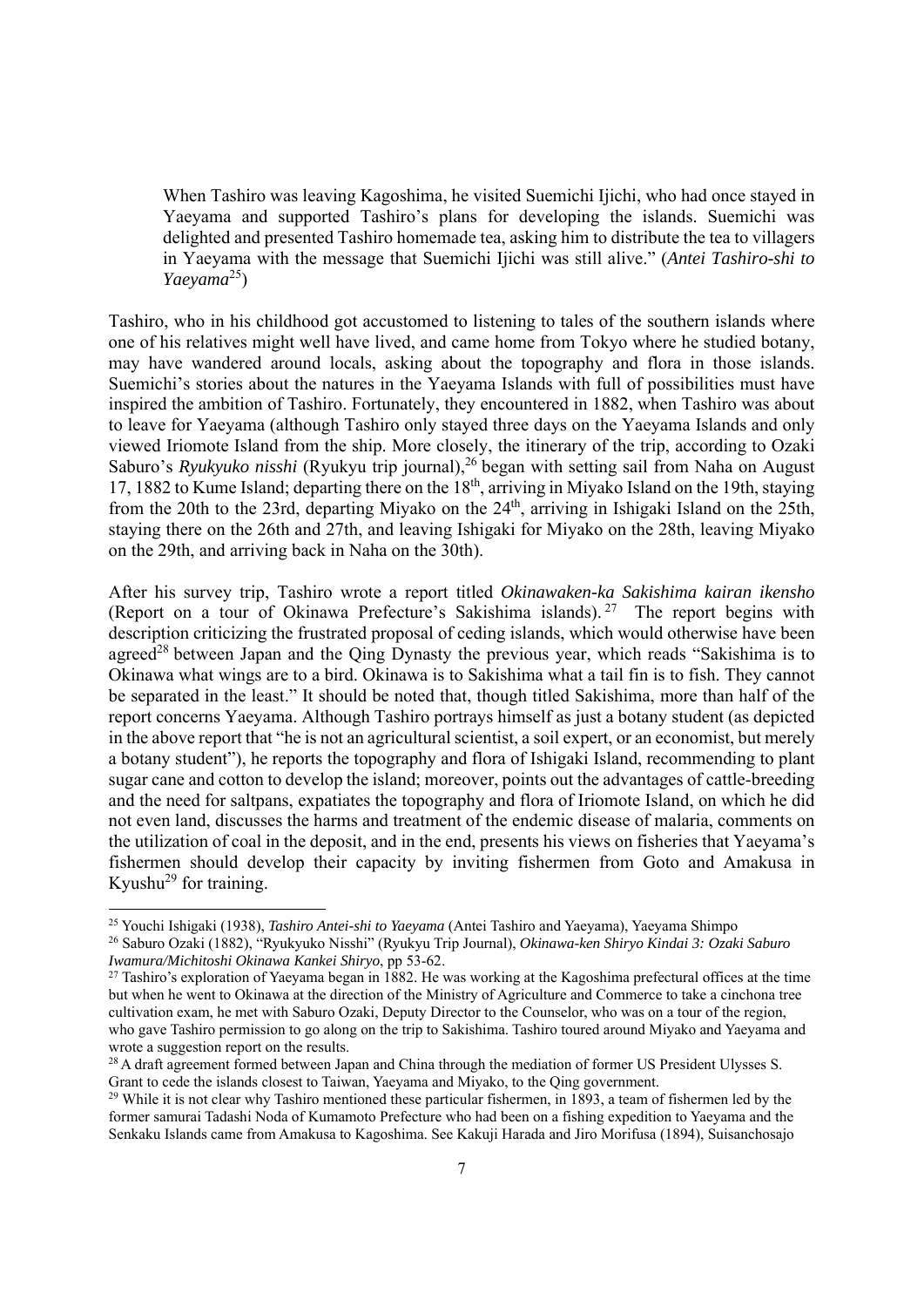Tashiro's first sight on the fields in Yaeyama coincided with his imaginary pictures he had drawn in mind from time to time.

Fulfilling his long desire for landing in Yaeyama, Tashiro affirmed his ambition, which took shape in the report as development plans and countermeasures to obstacles such as malaria. In contrast, the real condition in Okinawa was far from enticing large-scale development.

In the realm of Okinawa, the Ryukyu Kingdom started paying tribute to the Ming Dynasty in China in the Sanzan Period, more specifically in the reign of King Satto of Chuzan (around 1372), and was laid under the Ming Emperor's tribute in the reign of King Munei.<sup>30</sup> While coming under the rule of Japan's Satsuma Domain, the Ryukyu Kingdom remained under the Chinese tribute. This so-called double affiliation regime lasted until the Japanese government of Meiji terminated the Chinese tribute in 1875. In the wake of Japan's dispatch of military troops to Taiwan<sup>31</sup> in 1874 and the subsequent negotiations between Japan and the Qing (for which Toshimichi Okubo served as Ambassador Plenipotentiary), the Qing conceded that Japan's expedition to Taiwan was a righteous act, which entailed its acknowledgment of the affiliation of the Ryukyus to Japan. In 1879, Michiyuki Matsuda, Government Official in charge of Ryukyu Annexation, abolished the feudal domain of the Ryukyus and established Okinawa Prefecture. The Qing dynasty was not pleased with these moves by the Meiji government, and in 1878, had its Minister to Japan He Ruzhang register a protest, while from the Ryukyu side, the *uekata* Kochi and his colleagues<sup>32</sup> went to Qing and appealed to the Qing government to protest against Japan's suspending the Ryukyus' tribute to China.

With both the Ryukyus and the Qing protesting Japan's disposition of the Ryukyus, Qing politician Li Hongzhang asked former US president Ulysses S. Grant, who was then visiting Qing, to mediate between Japan and Qing. When Grant went to Japan in 1879, he suggested a solution to the Ryukyu issue, which, as result of consultations between Japan and Qing, once led to agreement in 1880 that Japan cedes the Sakishima Islands to Qing in exchange for the Qing's most-favored-nation status to Japan. However, on the occasion of signing, Qing balked, and the deal fell through. While

Jigyo Hokoku; Gisuke Sasamori (1894), *Nanto Tanken* (Exploration of the Southern Isles), and Hoseidaigaku Okinawa Bunka Kenkyujo (2007), *Ryukyu Yaeyama Shimane Chosa Furoku* (Ryukyu, Yaeyama, Shimane Survey Appendix). Yoichi Aihara (1954) also writes in his *Beisen Morison Go Torai no Kenkyu* (Research on the Trip by US Ship Morrison) that the crew from Goto, Nagasaki who were on the Morrison wrote in detail about circumstances on the Sakishima Islands (more specifically, Miyako).<br><sup>30</sup> Nobuo Harada (1998), *Translation and Annotation by Yoju Shorin of Saitakuhon Chuzan Seifu*, pp 68-82.

<sup>&</sup>lt;sup>31</sup> In 1871 when a tribute ship was sailing back from Naha, it was shipwrecked by the Mudan community in Taiwan, the ship was looted and most of the crew members were killed. When the surviving crew members returned to the Ryukyus and told the authorities what had happened, the Meiji government dispatched troops to Taiwan for the Seitai Campaign. Before the troops left, at negotiations with the Qing government (Ambassador Soejima Taneomi), it received the commitment that "the land of the indigenous peoples of Taiwan were outside imperial influence," and while preparations continued, the Meiji government decided to abandon the dispatch because of opposition from the United Kingdom and the United States. However, as the person in charge, Tsugumichi Saigo went ahead regardless and dispatched the troops in May, subjugating the indigenous peoples in June. He took home the bones of those from the tribute ship who had been killed.

<sup>&</sup>lt;sup>32</sup> Kochi Uekata or Chojo (Chinese name Xiang Dehong): Leader of a group who fled from the Ryukyus to China. He fled to China in October 1876 together with Rin Seiko and Sai Taiken. Subsequently he based himself in the Ryukyu Hall in Fuzhou, from where he worked for Ryukyu independence, including petitioning the Qing government for assistance. (*Encyclopedia of Okinawa*, pp 70-71, article on Kochi Chojo.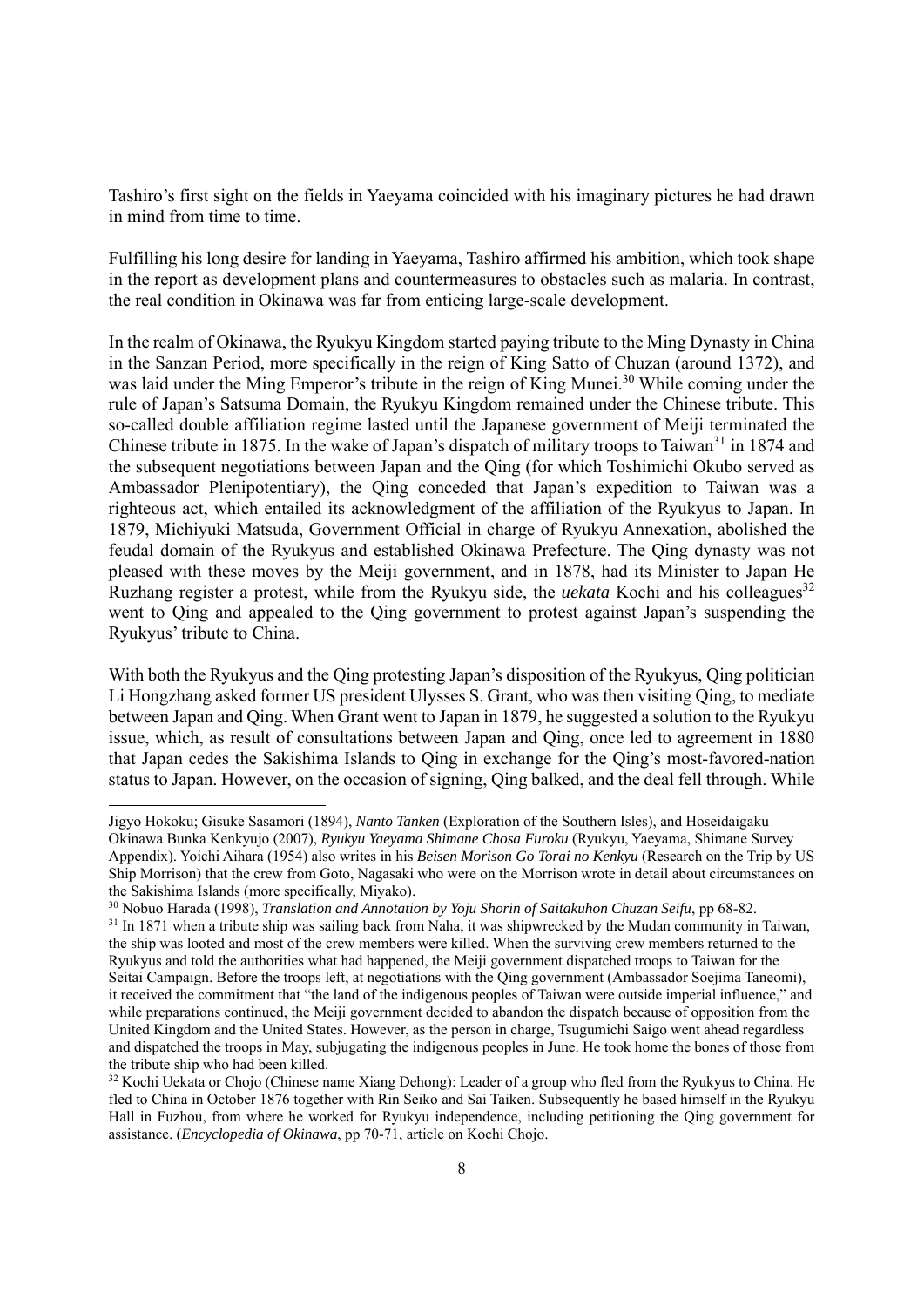the deal was not done, it was Japan that made the ceding Sakishima proposal. If Japan were to move to develop the Sakishima Islands (Yaeyama), such a move should inevitably result in irritating Qing.

At the time, between Japan and Qing lied concern over an issue more serious than the Ryukyus namely, the Korean peninsula. There was frustration between the Qing government, which wanted to continue receiving tribute from the peninsula, and Japan, which wanted Korea to become independent and modernize. The situation developed more favorably for Qing with the 1882 Imo Incident  $33$  and the subsequent 1884 Gapsin Coup.  $34$  The Meiji authorities appeared to need cautiousness on how to deal with the Ryukyus.

According to *Tashiro Antei-o shoden*, when Tashiro returned to Tokyo after his duty in Kagoshima, he appealed the necessity to develop Yaeyama, but failed to draw attention and was eventually cautioned by his family.

When he returned to the capital, he attempted to convince high-ranking officials, stressing the need for development, and endeavored to realize this. However, no one showed interest, doubting worth taking seriously such a small and remote island. As he did not give up and kept appealing, his relatives eventually cautioned him that for such a greenhorn to appeal to high-ranking officials about Yaeyama was simply placing him in a bad position, and he should stop annoying people with a fantastic and nonessential scheme. (*Tashiro Antei-o shoden*)

In the circumstances at the time, it was difficult to realize Tashiro's ambition, and he was unable to find comrades who share thoughts on the need to develop Yaeyama.

# **Posting to St. Petersburg, Sino-French War**

In Tokyo, Tashiro had to give up his ambition to develop Yaeyama, but things changed when he was told in 1884 to trip to Russia as a Japanese official to the World Horticultural Exposition. This is due to the recommendation by the then-Minister of Agriculture and Commerce Tsugumichi Saigo, who recognized Tashiro's linguistic ability and botanical knowledge. The whole itinerary of his trip can be found in *Chutai sanjunen jijoshi*. For here, I draw attention to a more or less outstanding event in the trip, which affected Tashiro's aspiration to Yaeyama. It occurred on Tashiro's journey back to Japan after completing his posting in St. Petersburg.

When I had left Paris and was on my way from the French coast to the Italian border, a

<sup>33</sup> On July 23, 1882, incited by Heungseon Daewongu, father of Korean Emperor Gojong, and others, soldiers staged a large-scale riot (the Imo Incident) in Seoul, killing senior government officials related to Queen Min (wife of the Emperor) who were in charge of the administration, as well as a Japanese military advisor, and members of the Japanese legation. The Japanese legation was also attacked. Saburo Ozaki's *Ryukyuko Nikki* notes that Tashiro and his group were on their way to Yaeyama when they heard news of this incident in Naha.. <sup>34</sup> The Gapsin Coup refers to a string of events from the coup d'état staged by the Enlightenment Party (which was

pro-Japan) led by Kim Ok-kyun that occurred in Seoul in the midst of the Sino-French War to the suppression of the coup by Chinese troops led by General Yuan Shikai dispatched for that purpose by the Qing government. While initially appearing to have succeeded, the coup was put down by General Yuan and Japanese ambassador Shinichiro Takezoe, who was complicit in the coup, escaped to Incheon, while Kim and his supporters fled to Japan.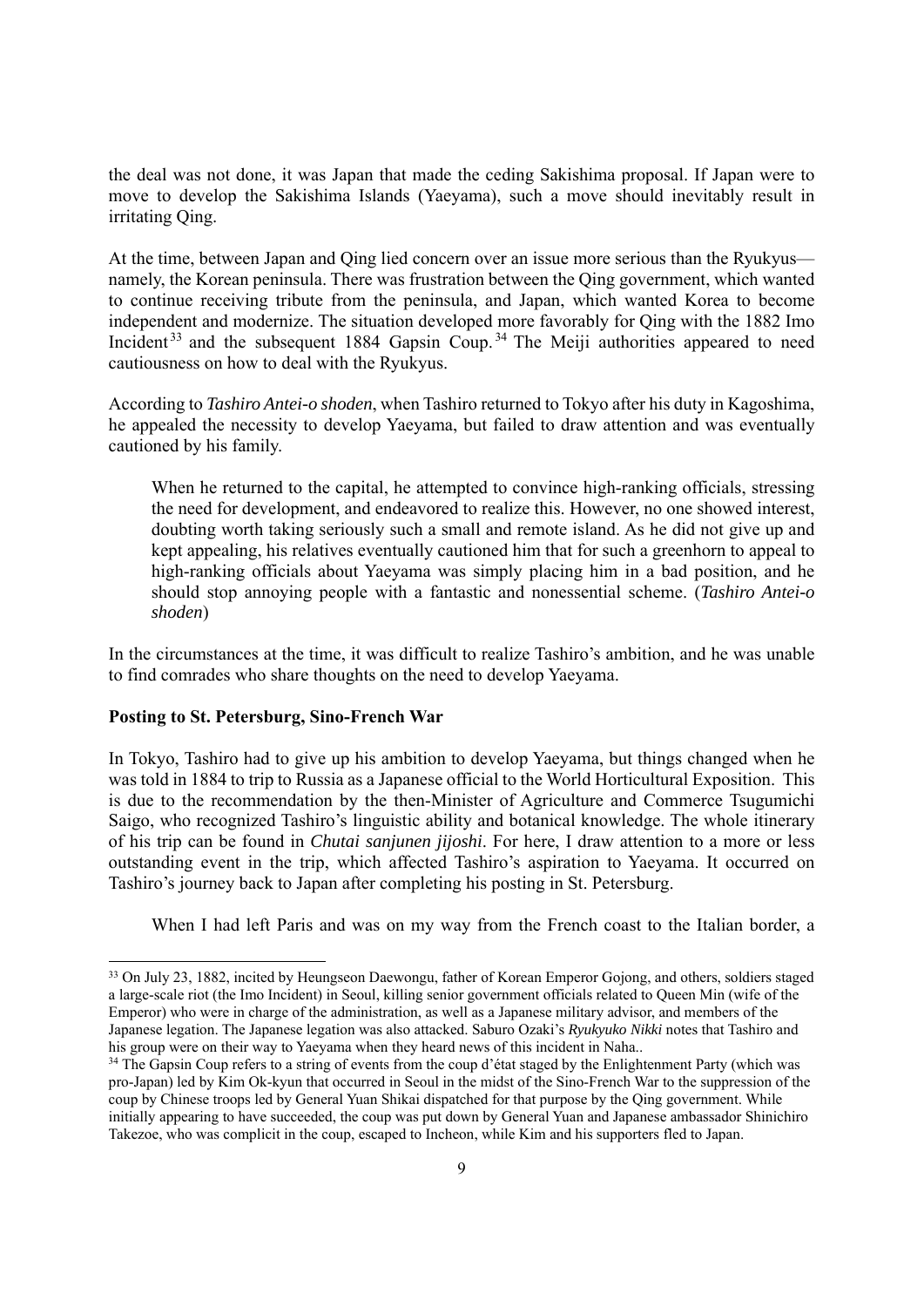country gentleman on the same train spoke to me, "My country plans to occupy your country's Majiko islands (the Yaeyama and Miyako islands)." "Why?" I replied indignantly. He took out his newspaper and showed me an article. "Look at this," he said. It was in the time of the Sino-French War, and Admiral Courbet 35 had blockaded Taiwan. In the newspaper, it said that France planned to seize the Yaeyama Islands and build a navy hospital there. (*Chutai sanjunen jijoshi*)

It is hard to imagine how much Tashiro was astonished when he heard that French Navy's Admiral Courbet, who was currently blockading Taiwan in the course of the Sino-French War, had a plan to occupy Yaeyama to build a naval hospital. Back in Japan in 1885, Tashiro resumed his Yaeyama development campaign by writing a formal proposal. This time he succeeded in gaining support from Okinawa Prefectural Governor Sutezo Nishimura. The Governor submitted a memorandum to the Minister of Home Affairs Aritomo Yamagata to appeal the need to research Yaeyama, which brought Tashiro the mission that he had longed for.

So I asked to give me the newspaper. Immediately after getting back in Japan, I submitted a proposal on the urgency of solidifying maritime defense around the islands. Then-Junior Assistant Minister of Industry Hiromoto Watanabe, familiar to my thoughts beforehand, was deeply impressed by the proposal, and accepted at once, leading to the appointment of Secretary to the Minister of Home Affairs Sutezo Nishimura as prefectural governor of Okinawa. Nishimura submitted the proposal of an aged ambitious man to Minister of Home Affairs Aritomo Yamagata. I was sent to the Yaeyama Islands for a year and half, affiliated to the Ministry of Agriculture and Commerce and to Okinawa. In the period of my stay there, Minister Yamagata paid an inspection visit to Okinawan islands. When staying in the Yaeyama area in the visit, the Minister called me to his ship, where I reported on the actual state based on my field work with my diary entries" (*Chutai sanjunen jijoshi*).

#### **Growing tension around East Asia**

The Sino-French War, mentioned in the autobiography of Tashiro, was initially skirmishes between France, intending to act as protectorate, and An-Nam (current Vietnam) resisting this. As the event proceeded, Qing China started to intervene as long-time suzerain, which eventually turned the confrontation to all-out war in pursuit of the dominion over An-Nam. In July 1884, the Qing government declared war against France. France dispatched its armada, led by Admiral Courbet, to blockade Taiwan and inspect all the passing vessels, and in 1885, occupied the Pescadore Islands.

In reference to *Tonkin ni kan suru Sei-Futsu senso* (The Sino-French War over Tonkin)<sup>36</sup>, a compilation of Japan's official documents in the period, Foreign Minister Kaoru Inoue, leading the policy-making in diplomacy, appeared to stress more on keeping Japan from being involved in the

<sup>&</sup>lt;sup>35</sup> Amédée Courbet (1827-1885): An admiral in the French navy in the 19th century. He served as governor of New Caledonia in 1880-82, and was given command of the Tonkin Coast naval division in 1883. His division shelled the Vietnamese court at Huế, which was in the midst of a succession crisis, making Vietnam a French protectorate, and then fought in the Sino-French War of 1884. That year, he defeated the Qing government's Fuzhou fleet in the Battle of Fuzhou, invaded and blockaded Taiwan, and occupied the Pescadore Islands. He passed away on June 11, 1885, two days after the conclusion of the Sino-French Treaty of Tiensin which officially ended the war.<br><sup>36</sup> Stored at the Diplomatic Archives of the Ministry of Foreign Affairs. Reference code: B07090534500. Can be

viewed on the National Archives of Japan site and at the Japan Center for Asian History Record.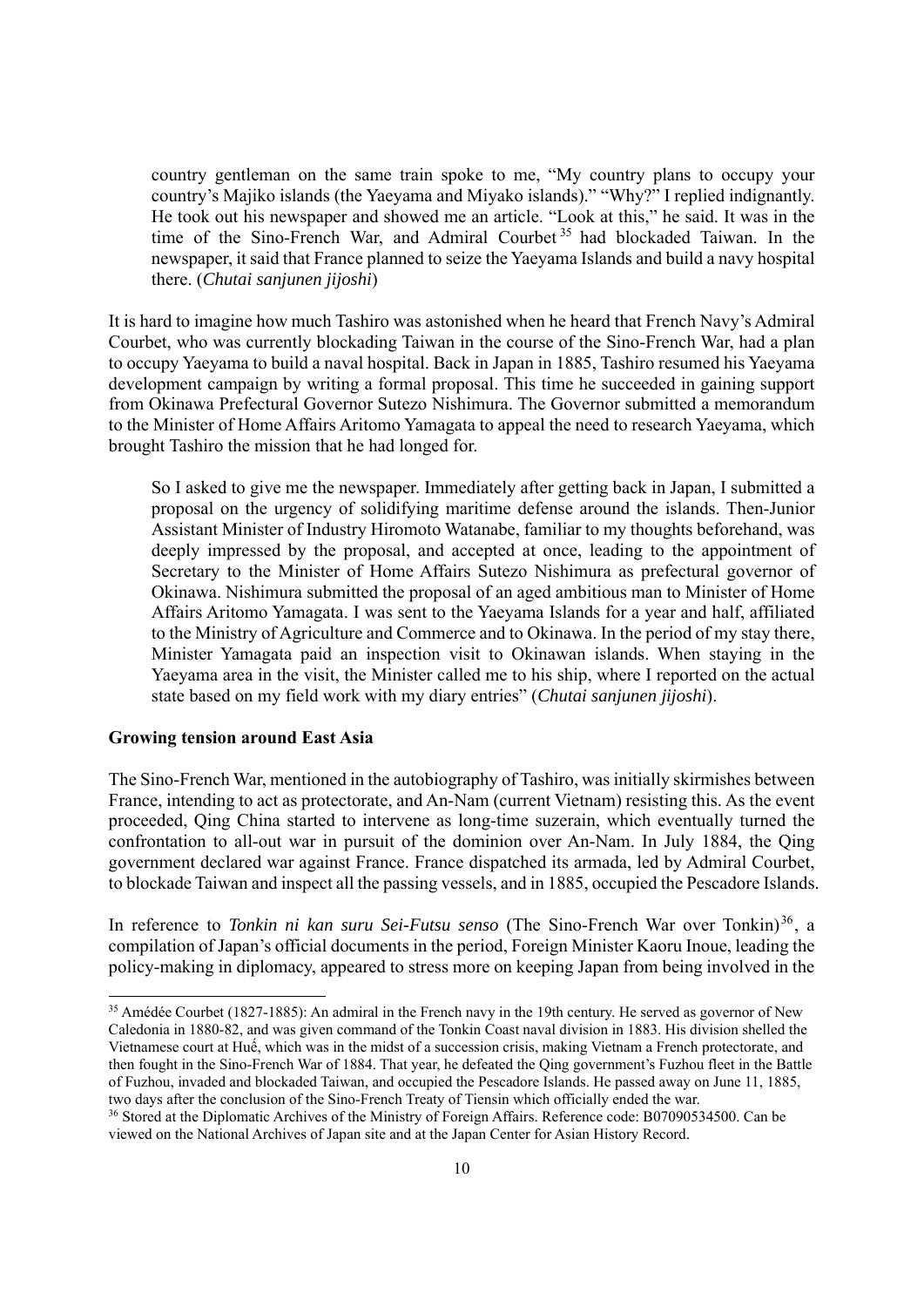war by appeasing Li Hongzhang. In fact, France encouraged Japan to join the war from time to time by taking a variety of diplomatic measures, such as inviting Japan to take Taiwan while suggesting that France would take Haimen Island, which made Li increasingly suspicious of Japan.

The issue here is whether France had a plan to occupy the Yaeyama Islands as Tashiro wrote. The above document indicates no clue to this question. With more frequent diplomatic communication among Japan, France and Qing China than I imagined, it seems unlikely that France attempted to take any move to deteriorate Japan's attitude to France, given that France was alluring Japan to join the war. For a referential sake, the description in the above document pertaining to the moves by the Courbet armada surrounding Taiwan reads as follows:

Fired on Keelung in August 1884. Occupied Keelung on October 4, 1884. Proclaimed on blockading waters surrounding Taiwan on October 23, 1884, with two ships deployed in Suao Harbor, six (Courbet flagship) in Keelung Harbor, three (Sébastien Lespès flagship) in Tamsui Harbor, two in the capital of Taiwan, two in Dagou (current Kaohsiung) and two in South Cape to patrol the coastline. The Dagou fleet took charge of the southernmost point and the Keelung fleet took on support to land operations and communications.

January 7, 1885: Proclaimed on the extension of the blockade line around Taiwan, and the strict enforcement of the blockade.

January 18, 1885: Qing army sent troops to Taiwan via the Pescadores.

January 18, 1885: Received report that seven Chinese ships were sunk by the French army on the  $7<sup>th</sup>$ .

From January 24, 1885 until February, five Qing warships travelled through the waters off the south of Taiwan.

February 5, 1885: Admiral Courbet proclaimed on the contraband inspections in the blockaded waters.

February 6, 1885: Admiral Courbet, leading nine battle ships, anchored off the Matsu Islands. On February 3, encountered and fought with the Qing fleet.

March 29, 1885: Occupied the Pescadores with four battle ships.

April 15, 1885: Truce.

As it was assumed in late 1884 when Tashiro found the newspaper article on the plan of constructing a navy hospital in Yaeyama, it was before the blockade of Taiwan. I cannot determine whether such a plan was preliminary drafted in the French navy, or just a misinformation.

In the meantime, Japan's Foreign Minister Kaoru Inoue and his colleagues involved in diplomatic policy-making considered avoiding war firstly. Whereas there were some ministers and other diplomats who were concerned about the cession of Taiwan to France and argued that Japan ought to occupy Taiwan (Yoshitada Hanabusa, Ambassador to Russia), Inoue was looking for opportunities to mediate between the Qing and France, and after the blockade of Taiwan, he had the Meiji Emperor declare neutrality,  $37$  to keep Japan away from the influence of the war.

# **Movement in the Ministry of Home Affairs, Okinawa Prefectural Governor and Secretary**

<sup>37</sup> *Shin-Futsu Kosen ni saishi Teikoku Seifu no Kofu seru Kyokugai Churitsu Chokushi oyobi Kisoku*, Reference Code B10070177600. Viewable on the National Archives of Japan site and at the Japan Center for Asian History Record.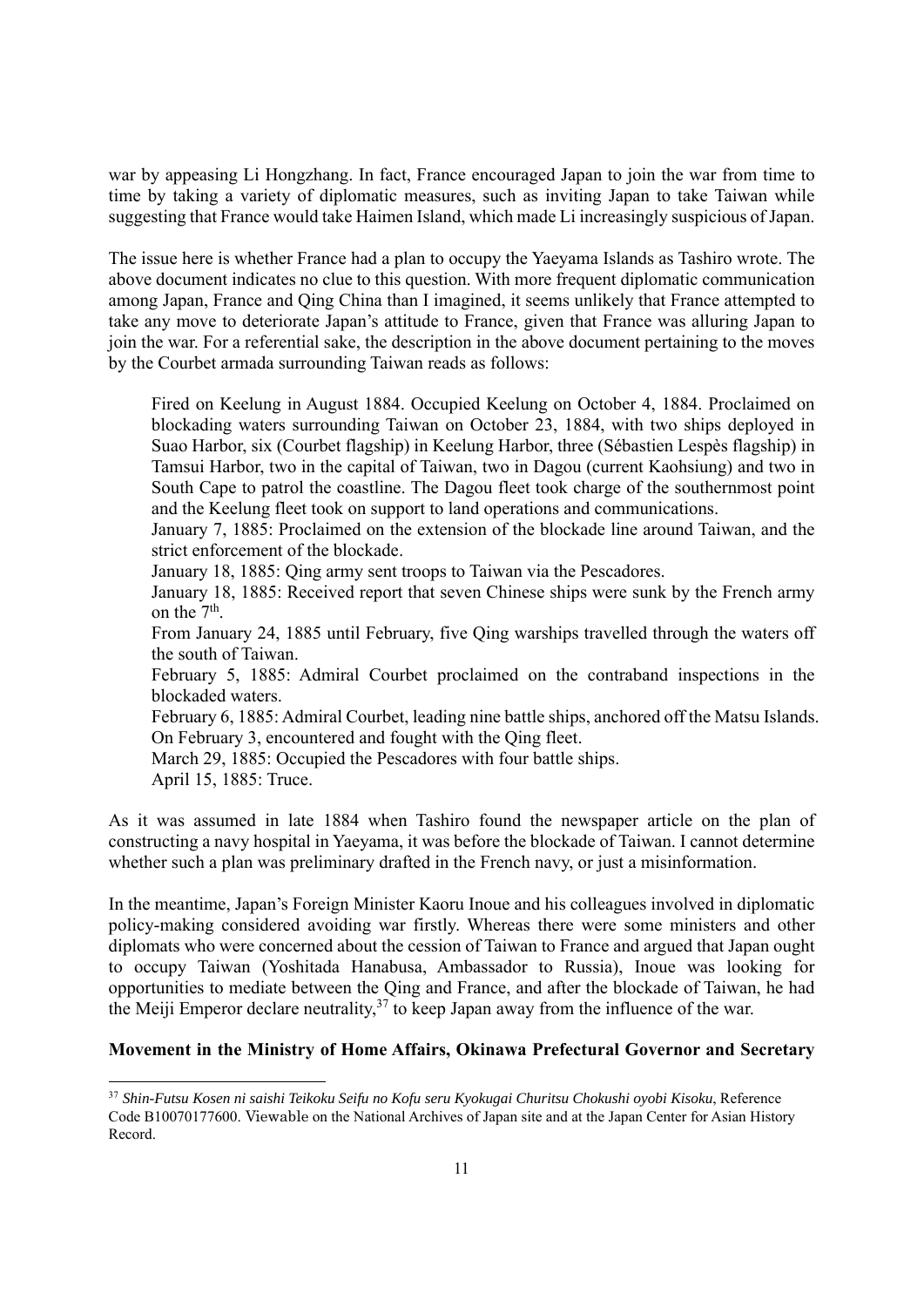#### **to the Minister of Home Affairs Sutezo Nishimura and the survey of the uninhabited islands**

Before coming back to Tashiro's restart of the Yaeyama campaign, let's bring our attention to Okinawa Prefectural Governor Sutezo Nishimura38 who accepted Tashiro's proposal. Nishimura was from a samurai [knight] family in Hikone Domain (Shiga Prefecture), and at the time he was serving as both the Okinawa Prefectural Governor and Secretary to the Minister of Home Affairs. What stands out among his achievements as prefectural governor is his initiative to mediate in favor of the temporary return of King Sho Tai and his son Sho Ten to Okinawa.<sup>39</sup>

I would like to quote somewhat lengthy descriptions from which we can sence Nishimura's personal character and the lively atmosphere at the time of the King's return to Okinawa. Nishimura's *Omatsuri Zoshi* (Festival scroll) notes:

As Lord Sho Tai and his son had long been asking to return home [to the Ryukyus], I was supposed to go to the Ryukyus with Sho Tai's legitimate child Sho Ten at the time of my replacement of the gubernatorial office. … In February 1884, we travelled there by ship, returning [to Tokyo] in May. When Sho Ten returned the Ryukyus, the people became calm. Although Sho Ten got back to Tokyo without trouble, the people of the Ryukyus continued to ask for the return of the former lord Sho Tai so much that I finally got letters of guarantee from local *aji* and *uekata* (traditional noble classes in the Ryukyus), when I left there for Tokyo."

When the feudal domain system was abolished and replaced with the prefectural system by the Meiji Government in 1879, Sho Tai and Sho Ten were ordered to live in Tokyo. For the old noble class families who were left behind in Okinawa without their lord, the return of their former lord, if temporary, must have been one of their strong wishes.

Most people in the Ryukyus stubbornly conceived as if Sho Tai were held captive in Tokyo, and did not at all recognize the special treatment that he received at the imperial court. I thought it would be good to take the plunge and allow him to go home, properly explain the true intention of the court, and persuade them to understand the court's will. Meanwhile, the concern was that the stubborn Ryukyu locals would take the return as an opportunity to rise up. Thus, arrangements with several articles were made specifically for the time of the lord's stay in the Ryukyus to have the police protect his Palace, the case that any move of unrest should be detected, and immediately transfer him to a steamboat moored to the Naha port, the case that unrest should arise. The state at the time in the Ryukyus was reported in detail by letter to the Emperor. Sho Tai then went back to Okinawa in August along with me."

The above excerpt suggests that the former lord was not in the circumstances that enabled him to

<sup>38</sup> A former samurai from Shiga Prefecture. Fourth Okinawa Prefectural Governor. Served for many years as Secretary to the Minister of the Interior, and also served as the Director of the Civil Engineering Division during his time as prefectural governor. He subsequently focused solely on his civil engineering duties, working to improve rivers and roads. Nishimura then became Governor of Osaka, where he directed his energies into developing Osaka Port. In 1891, he was appointed Under-Secretary of Agriculture and Commerce. His achievements outside the governorship dealt with in this paper include compiling Saion's forest conservation measures and publishing these as *Rinsei Hassho* (Eight Writings on Forest Administration), and building a public road between Naha and Shuri. 39 Sutezo Nishimura (1908), *Omatsuri Soshi* (Festival Scroll).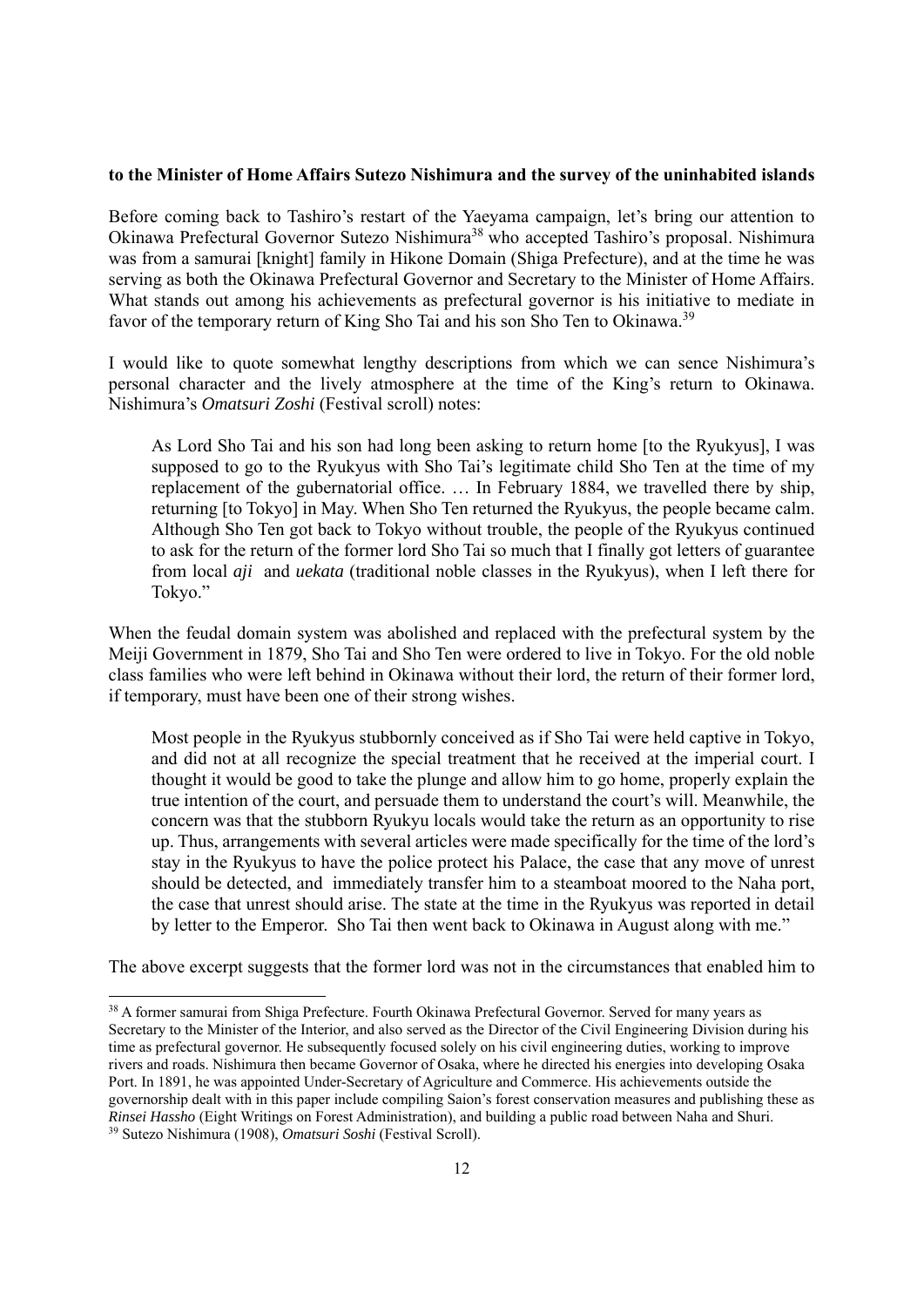return home without trouble. There were still *uekatas* in favor of Qing; and the attribution of the Ryukyus was yet to be confirmed. In such situation, did Sho Tai return.

… This person [Lord Sho Tai] was at the same age as me. He spoke Japanese well and was wise and agile by nature. He obeyed without delay when summoned to Tokyo in the occasion of the replacement of the feudal domains with the new prefectures, which showed a sign of his brightness to read times. He was a very considerate and interesting man, but had already passed away."

As the last lord of the Ryukyus in the midst of the upheaval of the Meiji Restoration and the Disposition of the Ryukyus, Sho Tai is known as a man of tragedy, yet it is fascinating that his disposition was wise and agile, and 'considerate and interesting,' said Nishimura. A number of poems that Sho Tai composed on his journey home are recorded in Nakamura's account, which I skip in this essay, as I am not literate enough to appreciate them rightly.

When we arrived in the Ryukyus, a huge crowd welcomed with joy. While we were in the Ryukyus, I took care to hold banquets almost every day without end. When I returned to Tokyo with Sho Ten last spring, I had the cobblestone walkway from Naha to Shuri, around one *ri* (approx. four kilometers) long, paved for carriage, and had a products gallery built at the scenic spot of Monomi Castle by Naha Harbor. I recommended Sho Tai to visit the area, and arranged for him to travel by rickshaw from Naha from Monomi Castle. I organized a banquet at the products gallery along with traditional Okinawan ensemble dance performances and fireworks, and prepared blocks of ice so that Ryukyu children who had no idea of the taste of ice could try it with surprise. One *koku* (180 litre) large keg of local *awamori* liquor were put at each of 36 spots three *ri* (approx. 12 kilometers) around Naha Harbor, marked with big bonfire, so that the local Ryukyuans who came to Naha for the celebration could help themselves to *awamori*. The massive earth-shaking banquet went on all through the night. While explaining the intentions of the court, the former lord socialized himself with the prefectural governor, by inviting the governor to a banquet at Nakagusuku Castle, the palace where the monarchial family had lived for generations. We were entertained with painting and calligraphy performances.

The above lively depicts locals gathering joyously to welcome their former lord. It also hints Nishimura's intent to entertain them with such a large festival that they would have no time of pessimistic thoughts during the former lord's return. How many people gathered along the newly paved road to take a glimpse of Sho Tai passing in the rickshaw? What were the titles of the ensemble dance performances? Those one-*koku* kegs, placed at 36 spots, amount to 3,600 one-*sho* (1.8 liter) bottles. The children must have been astonished at the blocks of ice. At night, under the sky lit by fireworks, people must have been drinking, singing and dancing to joyously celebrate the return of the former lord.

Time passed as parties like these went on and on, and it came close to go back to Tokyo in February next year. I came up with a plan of a farewell feast by government and private combined. There was a moat called Ryutan by the Shuri Castle, around a tenth the size of the moat by the Nishinomaru residence of the Edo Castle. In the moat, Carp, crucian carp, striped mullet, catfish, and eel among others were raised to treat guests such as visiting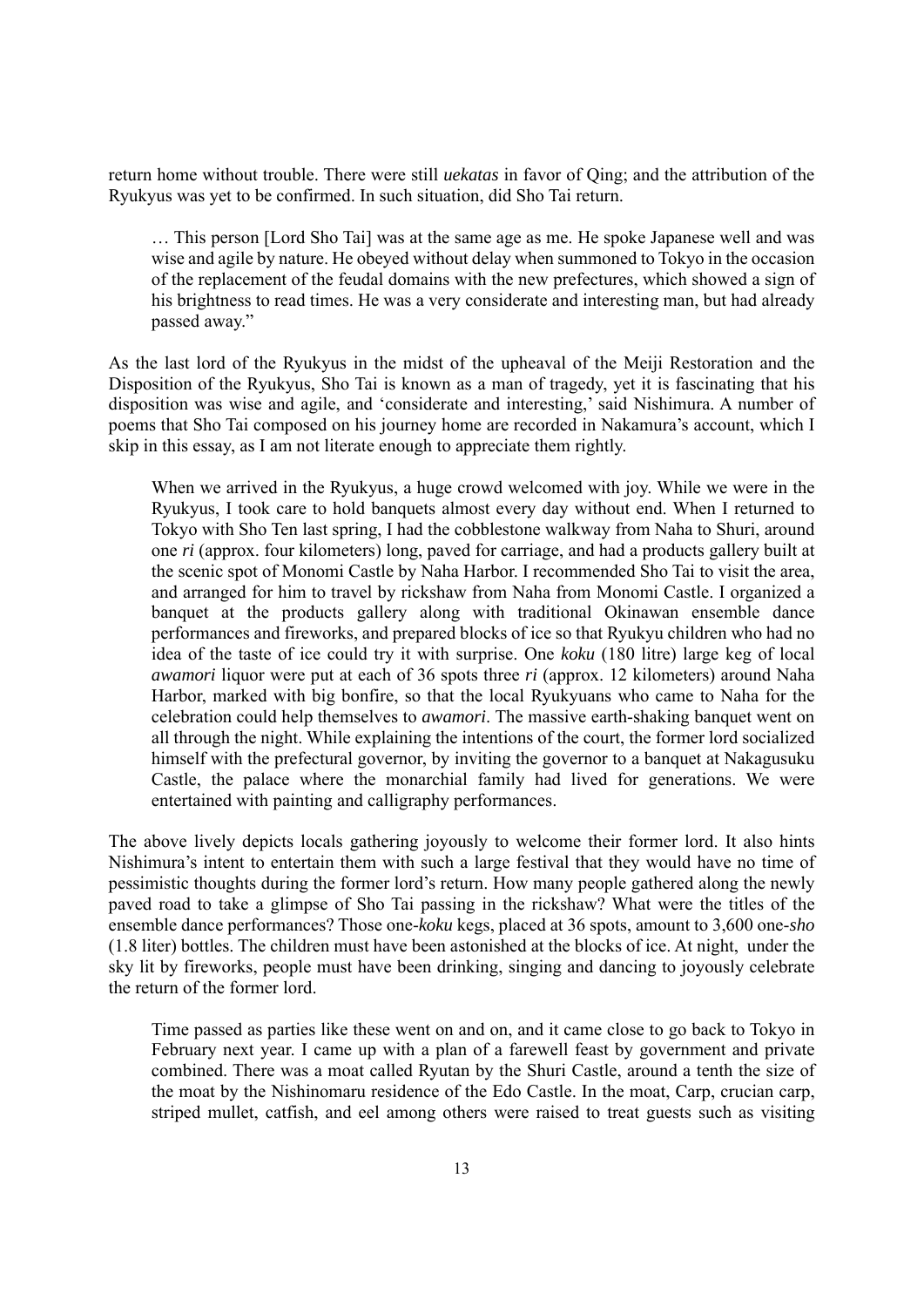envoys from China. Because Chinese envoys had no longer been coming to the Ryukyus since the enthronement of Sho Tai, the fish population in the moat burgeoned. I had the moat emptied so that people could catch the fish by hand. The fish were actually plenty and huge, so it was very easy to catch them. When a net was set deeper in the water, around fifty big fish of two *shaku* (approx. 70 cm) were caught in the net, but it became too heavy to be lifted. An eel about three *shaku* (approx. 90 cm) like a big serpent was writhing in the moat, keeping itself from being caught. A policeman drew his sword at last, struck it in half, and threw it away. It was a real hullabaloo.

I then held a grand feast at a junior high school, inviting all the local nobles and chieftains including *aji* and *uekata*, to drink in the presence of the former lord. The invitees got home with gifts of a variety of fish, which were loudly announced as vestige of the Ryukyu times, and what was to be appreciated together with all of them because envoys of the Dynasty would no more come. Late February, the former lord returned to Tokyo."

It was a little sarcastic plan which Nishimura came up with for the last feast as the day of the return to Tokyo came closer, in a way to dedicate the fish originally raised for the Chinese envoys to the local nobles such as *aji* and *uekata*. It was really ironic but smart.

Back from a long detour to the story of Tashiro, who returned to Tokyo from his trip to Russia, it was Nishimura whom Tashiro found as a comrade for his Yaeyama campaign that he resolved to resume.

According to the above-mentioned *Tashiro Antei-shi to Yaeyama*, besides Tashiro, a Kagoshima merchant Tasuke Hayashi,<sup>40</sup> who had discovered a coal mine in Iriomote, was also promoting the development of Yaeyama in the same period. With Tashiro and Hayashi both pushing in the same direction, supported by those around them, Tashiro (as noted above) achieved the task of surveying Yaeyama.

France-China relations finally improved, but, next, as the relations between Britain and Russia became tense over the Port Hamilton incident<sup>41</sup> Japan had to intensify its security

<sup>40</sup> According to Tasuke Hayashi, *Yaeyama-shima Yakusho Jutozoku Kagoshima-ken Heimin* and Eijun Kishaba (1977), "Yaeyama Kogyokai no Onjin Ohama Kana to Iriomote-Shima Sekitan no Enkaku," *Yaeyama Minzokushi* (Yaeyama Folklore) pp 349-353, Hayashi was born in downtown Kagoshima in 1848. As of 1869, he ran a cargo ship operation between Naha and Yaeyama, and in 1871, he apparently took various coal samples to Kuyama Ohama's older brother Kana and asked him to conduct a coal survey on Yaeyama. Kana exerted himself to conduct that survey and ended up finding coal on Iriomote Island. When he reported this to Hayashi, Hayashi followed Kana's directions and confirmed that there were coal reserves on Iriomote. He reported in turn to the Satsuma lord in his hometown, and in 1872, Satsuma ordered Suemichi Ijichi (also known as Kojuro Ijichi) to undertake a survey. As noted in this paper, Hayashi then went with Tashiro to conduct a further survey, but it is not clear whether Hayashi himself later engaged in the actual coal extraction. The person who originally discovered the coal, Kana Ohama, meanwhile, was banished to Haterumajima Island because at the time it was forbidden under state law to report the location of coal to someone from another country.

<sup>&</sup>lt;sup>41</sup> At the end of the 19<sup>th</sup> century, the United Kingdom became concerned about Russia's expanding influence in the Far East and sought to contain it by building a naval base on one of the islands between the Korean Peninsula and Jeju Island, creating tension among the United Kingdom, Russia, Korea, Qing China and Japan. While the British Navy occupied the island in May 1885, the base built on this remote island was far from being able to serve the function of forestalling Russia. In February 1887, the British withdrew, but continued to occasionally visit the island.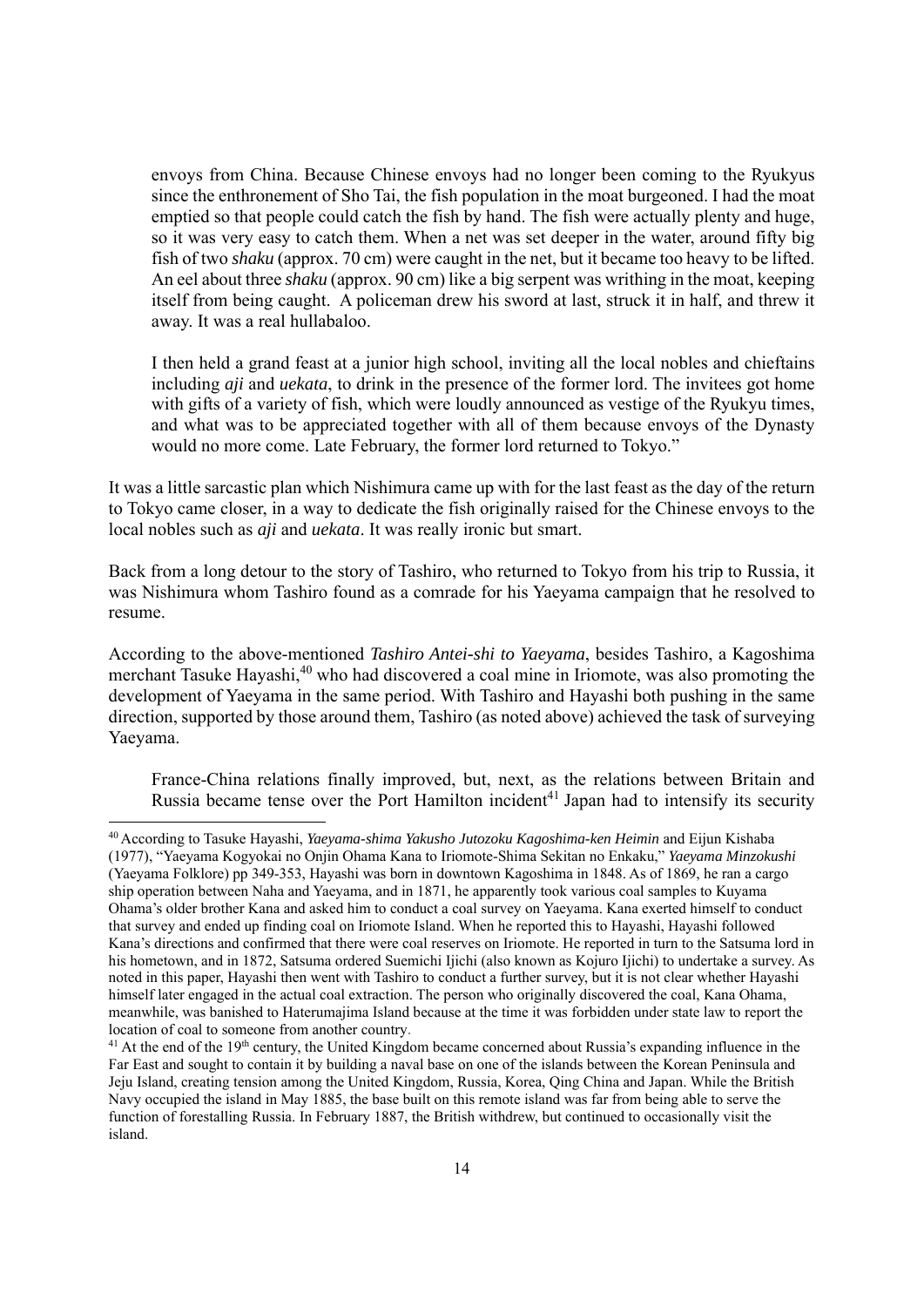operation on the surrounding waters. Tasuke Hayashi, who had discovered the Iriomote coal mine, also went to Tokyo to advocate the urgency of developing the Yaeyama Islands, while senior colleagues and high-ranking officials too were swayed by Tashiro's passion and sincerity and got interested more in his thought, which encouraged him further. His dream was finally fulfilled when he was instructed to undertake a survey of Yaeyama. Tashiro's joy must have been beyond imagination. His duty in Okinawa was primarily for the prefecture, while affiliated with the Ministry of Agriculture and Commerce. His grade was set sixthgrade attaché. With the prefectural governor, Sutezo Nishimura, back in Tokyo at the time, the circumstances were perfect. (*Tashiro Antei-shi to Yaeyama*)

In May 1885, Tashiro left Tokyo. The excerpt from *Tashiro Antei-shi to Yaeyama* continues as follows:

In May 1885, Tashiro at last departed from Tokyo. …In June, he started working in Okinawa as planned at the industrial promotion division of the prefectural government. The director of his division was also a sixth-grade attaché. Governor Nishimura was a modern thinker, and also larger-than-life. He later promoted to vice-minister in the Ministry of Agriculture and Commerce. In relation to the Yaeyama issue, he trusted Tashiro and let Tashiro do as he saw fit. At the prefectural government, Tashiro stayed there for a while to look into the survey concept, plans and costs among others. The governor instructed him to conduct survey not just for development and settlement, but also for preparation to carry out the reformation of old practices in the near future. (*Tashiro Antei-shi to Yaeyama*)

In Okinawa, Tashiro was first posted to the industrial promotion division, the director of which was Hyogo Ishizawa,<sup>42</sup> who took directorship on the survey of the uninhabited islands that was undertaken together with Tashiro's survey of the Yaeyama Islands. In the records, Tashiro stayed at the prefectural office for a while. I suppose that he also consulted on the uninhabited island survey, petitioned Nishimura about the need for the survey and the arrangements, and also consulted with Director Ishizawa.

According to the *Minamidaito-son-shi* (Minamidaito Village Paper), <sup>43</sup> Prefectural Governor Sutezo Nishimura (actually Senior Secretary Nagayoshi Mori on the Governor's behalf) sent a requesting letter to The Minister of Home Affairs Aritomo Yamagata in 1885 to ask for instruction of the Ministry on a survey of the Daito Islands to be conducted in the near future, with a draft of survey guidelines comprising of seven items. Below is the third item of the drafted guideline, which proves that Tashiro was involved in the survey.

3 While these islands are recognized as uninhabited, Tashiro Gennojo, an officer of the Kagoshima Domain stationed in the Ryukyus several decades ago, is said to have been cast away there. Thus the islands should be examined for traces of human life, and if any person is found alive, he should be taken back or given appropriate treatment up to his will; if any human remains are found, they should be buried, marked with a grave-post.

<sup>42</sup> A former samurai from Niigata Prefecture, Ishizawa was a fifth-rank official and assistant director of industrial promotion, known in addition to the Senkaku Islands survey as the author of *Ryukyu Shikki ko* (Thoughts on Ryukyu lacquer).

<sup>43</sup> Minamidaito-son-shi Henshu Iinkai (1990), *Minamidaito-son-shi* (Minamidaito Village Paper), pp 67-75.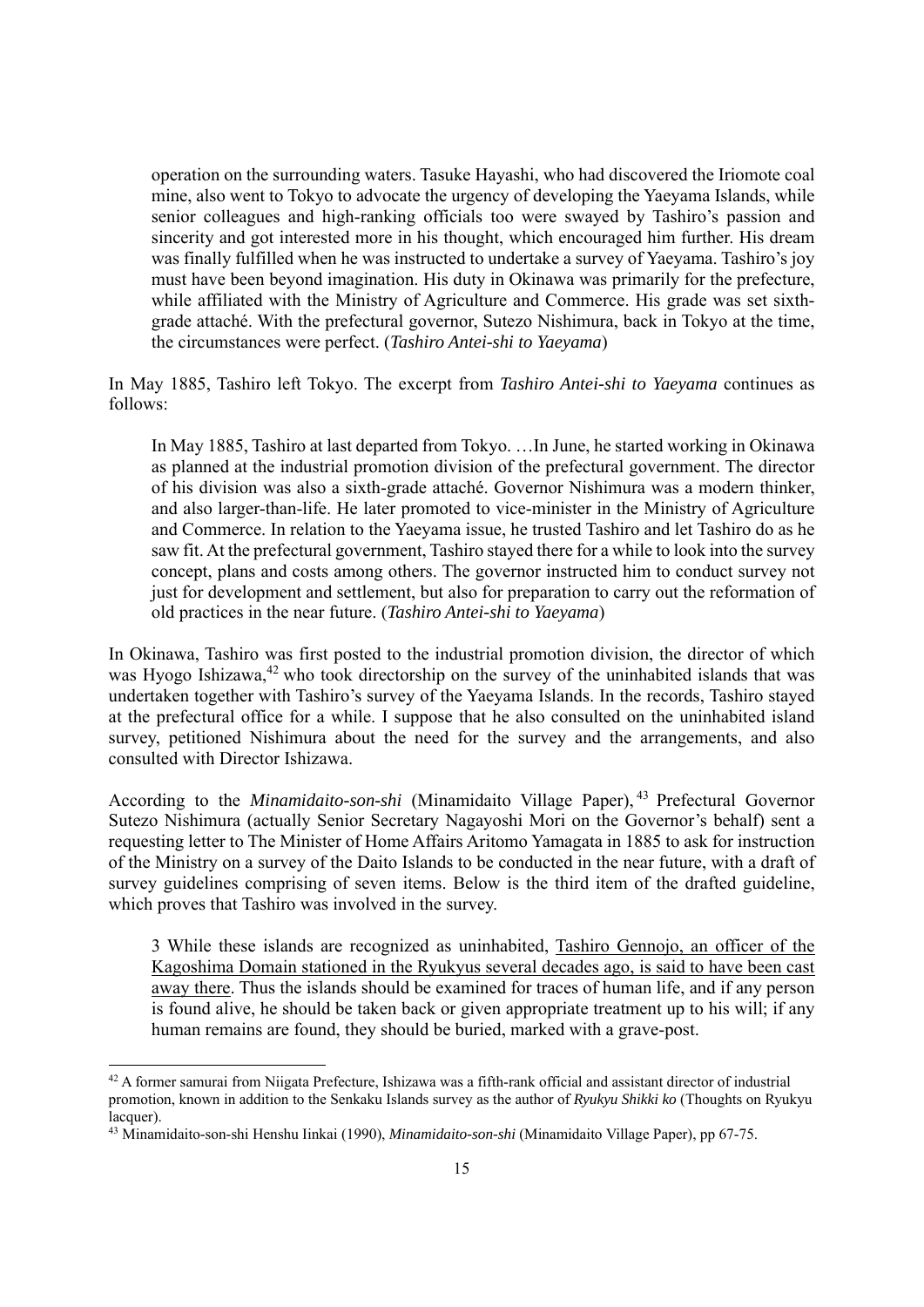A similar description is found in the report by Aritomo Yamagata on his visit to Yaeyama in 1886, entitled *Nanko Nikki* (Diary of a southern voyage),<sup>44</sup> as follows:

Since last year, seventh-grade Antei Tashiro of the Ministry of Agriculture and Commerce was additionally posted to Okinawa Prefecture in order to undertake a survey of the Sakishima Islands. He made maps of the various villages. He was from Kagoshima, knowledgeable in herbalism, and once was sent to the Russian exposition. His great uncle named Gennojo was posted to the Ryukyus, but was shipwrecked on his way there in the Seven Islands Sea and flown to the Daito Islands. Twenty years later, when others from Kagoshima washed up on the islands, they stumbled across a creature in the shape of a man but covered entirely with hair. It said that his name was Gennojo and he had had no cooked food since being shipwrecked, which was why he looked as he was. He begged to be taken home with them. The sailors were too scared to disagree. Gennojo also said that he had previously found a shiny stone in the mountains and wished to take it home. When he went into the mountains to get the stone, the sailors hurriedly fled. Having learnt of this, Tashiro's family immediately sailed a boat to the Daito Islands to search thoroughly, but no one was found. These events had given Tashiro an abiding interest in the southern islands. He threw himself into his survey, daring to enter into areas where no one had gone before. While engaging himself in making maps, he braved malaria and poisonous snakes. He plans to complete his mission by May this year. (Underlined by the author.)

His grandfather's older brother who lived his life on a deserted island in the southern ocean had never left Tashiro's mind. His report on the survey, however, includes no reference to Gennojo Tashiro, which suggests that Gennojo might have already died. In my thought, Tashiro may possibly have been involved in other survey on uninhabited islands conducted in the same period in addition to the one on Yaeyama.

It may probably be at Tashiro's wish that the uninhabited island survey began with the Daito Islands. When that survey was completed in September 1885, Ishizawa and his team went straight on to the Senkaku Islands at the end of October without a break.

Below is a quote from a passage written by Ishizawa at the end of the report.

Including the Sothern and North Daito Islands, which I just surveyed on, there are five islands in the seas surrounding Okinawa that were known from ancient times for their existence, yet to be voyaged and thus put under consideration these days for the possibility of future settlement. The survey this time has brought the long-pending plan accomplished.

This suggests that the purpose of the survey was settlement and development, just as the Yaeyama survey advocated by Tashiro.

To summarize the story line I am depicting in this paper, in the background behind which Okinawa Prefecture undertook a survey of the Senkaku Islands in 1885, lie the activities from 1882 to 1885

<sup>44</sup> Aritomo Yamagata (1886), "Nanko Nikki" (Diary of a Southern Voyage), *Okinawa-Ken Shiryo Kindai 3: Ozaki Saburo/Iwamura Michitoshi Okinawa Kankei Shiryo*, pp 457-481.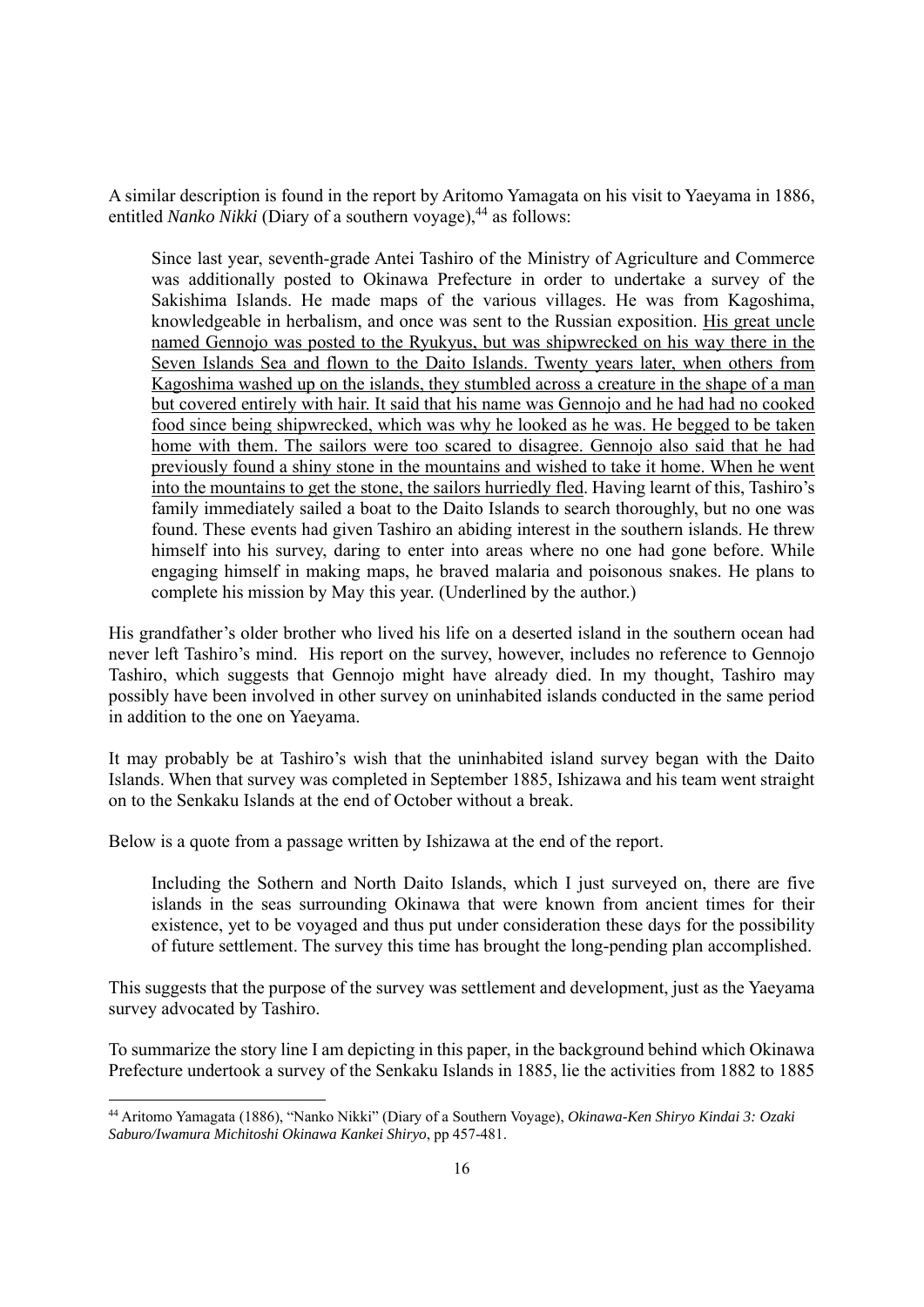by a Satsuma warrior Antei Tashiro, who devoted his life to starting business in Yaeyama, which had impact on his surroundings, in addition to the spur of an external tension of the Sino-French War. These brought then-prefectural governor Sutezo Nishimura and the Ministry of Home Affairs to decide to conduct an uninhabited island survey. Truly was Tashiro's main interest apparently in the Iriomote Island in the Yaeyamas and were the uninhabited islands secondary as the object of the survey, a thrust was necessary to bring the survey into practice. It was Tashiro's move that generated such power.

Nishimura assigned Kagoshima merchant Tasuke Hayashi as Tashiro's assistant on the survey for his detailed knowledge of Yaeyama (and particularly coal), along with Tetsuichi Yamada<sup>45</sup> as the officer in charge of measurements.

Preparations were finished now and Tetsuichi Yamada from the prefectural government was assigned as the officer in charge of measurements and accounting, while Tasuke Hayashi as a prefectural official to serve as an advisor to Tashiro. Accompanied by the two, Tashiro set out bravely on their mission of a survey of the Yaeyama islands. (*Tashiro Antei-shi to Yaeyama*)

# **Tashiro Antei's survey of the Yaeyama Islands and subsequent setback**

Though the argument I intend to develop in this paper has already been noted above, I would like to touch upon the outcome of the survey.

Tashiro was now assigned solely to the survey, which continued from July 1885 until May 1886. The fulfillment of the survey appears to have owed variously to the assistance of Tsunenori Nishi, <sup>46</sup> the head of the Yaeyama County Office. When accompanying the prefectural governor on his trip to Yaeyama in 1884, Nishi was given a mission of surveying Iriomote Island. In 1885 he was assigned as the head of the island county office and assumed that post until 1890. Like Tashiro, he was a man of practice and observation, and became quite close to the islanders during his posting. He also suffered from malaria, endemic in Yaeyama. Unfortunately, no materials have been found that describes in detail on Nishi's cooperation in the survey, though he was undoubtedly a great help.

The following is an overview of the survey team. The entire survey team comprised eight members, with Antei Tashiro, Tasuke Hayashi, and Tetsuichi Yamada, joined by Takamine Ando (a former samurai class from Yaeyama), Kizaemon Setoguchi, Kisuke Kawazu, Takichi Horiguchi, and Anshin Kyuna (a *kuramotoeshi*: painter employed by the local government for record purposes, like a photographer of today). Takamine was a locally-employed man with a big physique. He went with Tashiro to explore and measure the island's dense forests as well as served as a boatman when sailing to remote islands. Kyuna is considered to have served as the mission's artist, drawing

<sup>&</sup>lt;sup>45</sup> A former samurai from Saga Prefecture and also assigned at the same time as a ninth-ranked official to the Naha office of the Commerce Division.

<sup>46</sup> A former samurai from Nagasaki Prefecture and a sixth-ranked official serving as head of the Yaeyama County Office within the Security Division. In addition to his prefectural duties, he also collected historical materials and scientific materials about Okinawa, engaging closely with academics who visited Okinawa and providing them with those materials. When he was the head of the Yaeyama County Office in 1890, there were still fishermen going out to the Senkaku Islands, he petitioned the prefectural governor to have the islands placed under Yaeyama jurisdiction.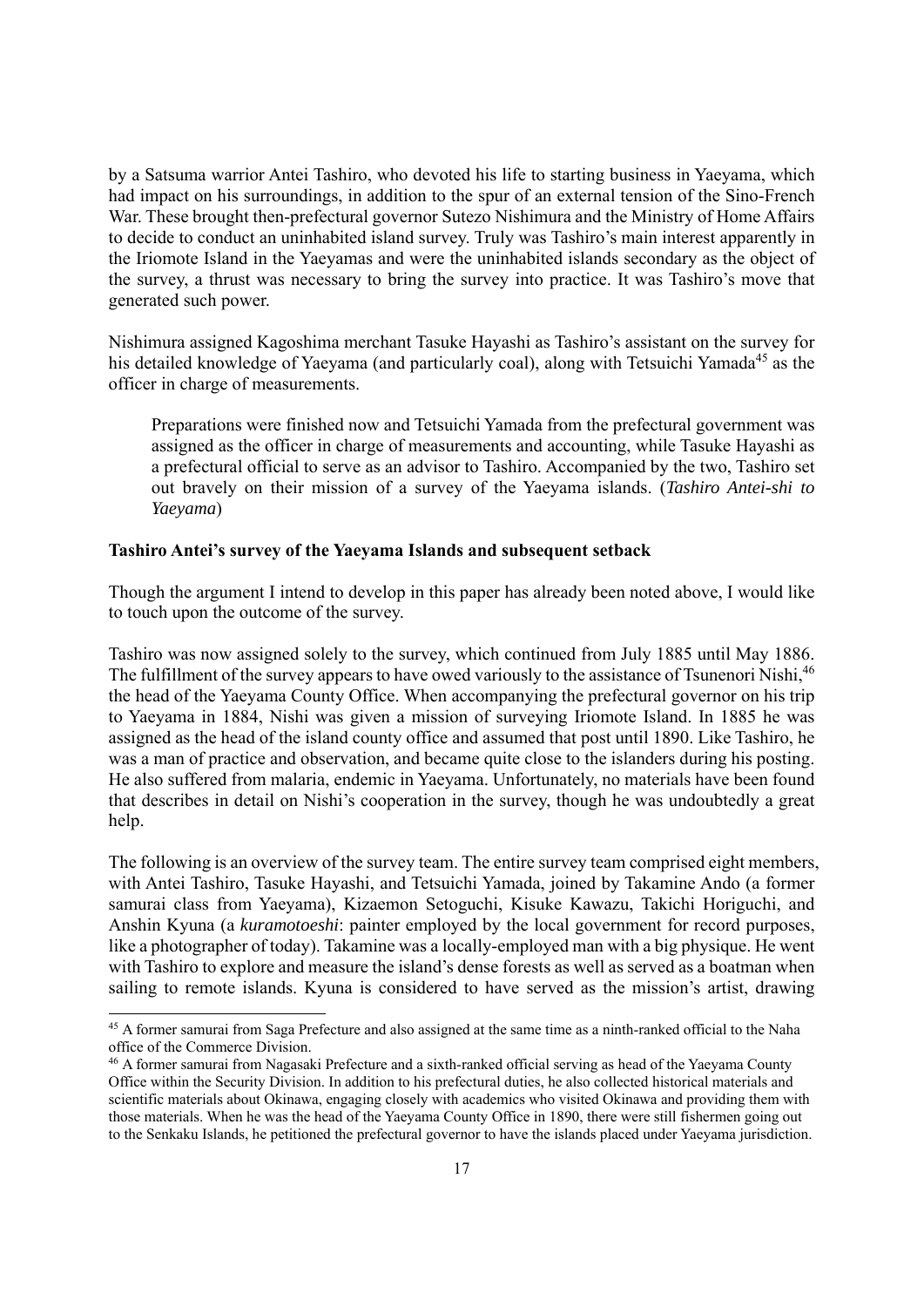pictures of villages, etc. The scope of the survey varied, from natural resources to topography, measurements, folk customs, and old customs and systems, etc. Completely unlike the ordinary patrols by officials, the members had ventured into untrodden wilderness and dense forests many times. Consequently they, except Yamada and Kawazu, came down with malaria. Here is a quote from Tashiro's *Yaeyama gunto shoreidoku ki* (Record of endemic diseases on the Yaeyama Islands). $47$ 

Carrying our own cooking equipment, we slept and ate alongside the locals. We spent a fall and a spring camping in this way, …exploring through trackless forests, …crossing muddy streams, …and sleeping in caves and seashores. …When too tired to walk, we rested under trees and when thirsty, scooped water from streams and springs. …We lived like monkeys in the wild, unable to take a real rest even for a single day.

Given these circumstances, there would have been no way of avoiding malaria. In October 1885, four months from the beginning of the survey, Tashiro fell ill of the disease, but managed to save his life thanks to the quinine<sup>48</sup> prescribed by the doctor <sup>49</sup>dispatched from the Yaeyama County Office and restarted his survey, completing his lifelong wish of the survey of Yaeyama at the end of April 1886. Except Yonaguni Island, which he could not land due to ship schedule, he ranged over all the Yaeyama Islands of the time. According to Tashiro:

This was an accomplishment for which I struggled at the stake of my whole life to win my own Battle of Sekigahara in pursuit of developing business. I finally finished the survey, overcoming all the hardship with very detailed mindfulness. (*Chutai sanjunen jijoshi*)

Completing his survey, Tashiro wrote 38 volumes of his report and went to Tokyo. He submitted his report to the Ministry of Home Affairs and the Ministry of Agriculture and Commerce, and lobbied hard for the development of the Yaeyama Islands. In addition to the report, he made a document on the summary point on the development entitled *Yaeyama gunto kyumu iken sho* (The Urgent Suggestion on the Yaeyama Islands), and sent it to all the Cabinet members to appeal the need for developing Yaeyama and told them that he presented a proposal for Cabinet decision. He was so passionate as if he "had thrown his life away for the passage of his proposal" *Chutai sanjunen jijoshi*).

Tashiro's Urgent Suggestion begins with this passage:

It is apparent from historical monuments that the Yaeyama Islands have been in Japan's border since ancient times. However, because the islands were far from the mainland and the administrative control was less direct, more than a few people have regarded them as remoted place. This kind of view has left a treasure house in the southern seas unattended. I have deplored loudly this situation being a mistake in the current time. [the development of Yaeyama]

<sup>47</sup> Historical Materials Office, General Affairs Department, Ishigaki Island (1989), *Ishigaki-shi shi Kindai 3:*  Mararia Shiryo Shusei, pp 73-84.<br><sup>48</sup> Produced from the cinchona tree, quinine was the only treatment for malaria available at the time.<br><sup>49</sup> Denzo Shigenobu, a former samurai from Kagoshima Prefecture, and a junior offici

Island Clinic.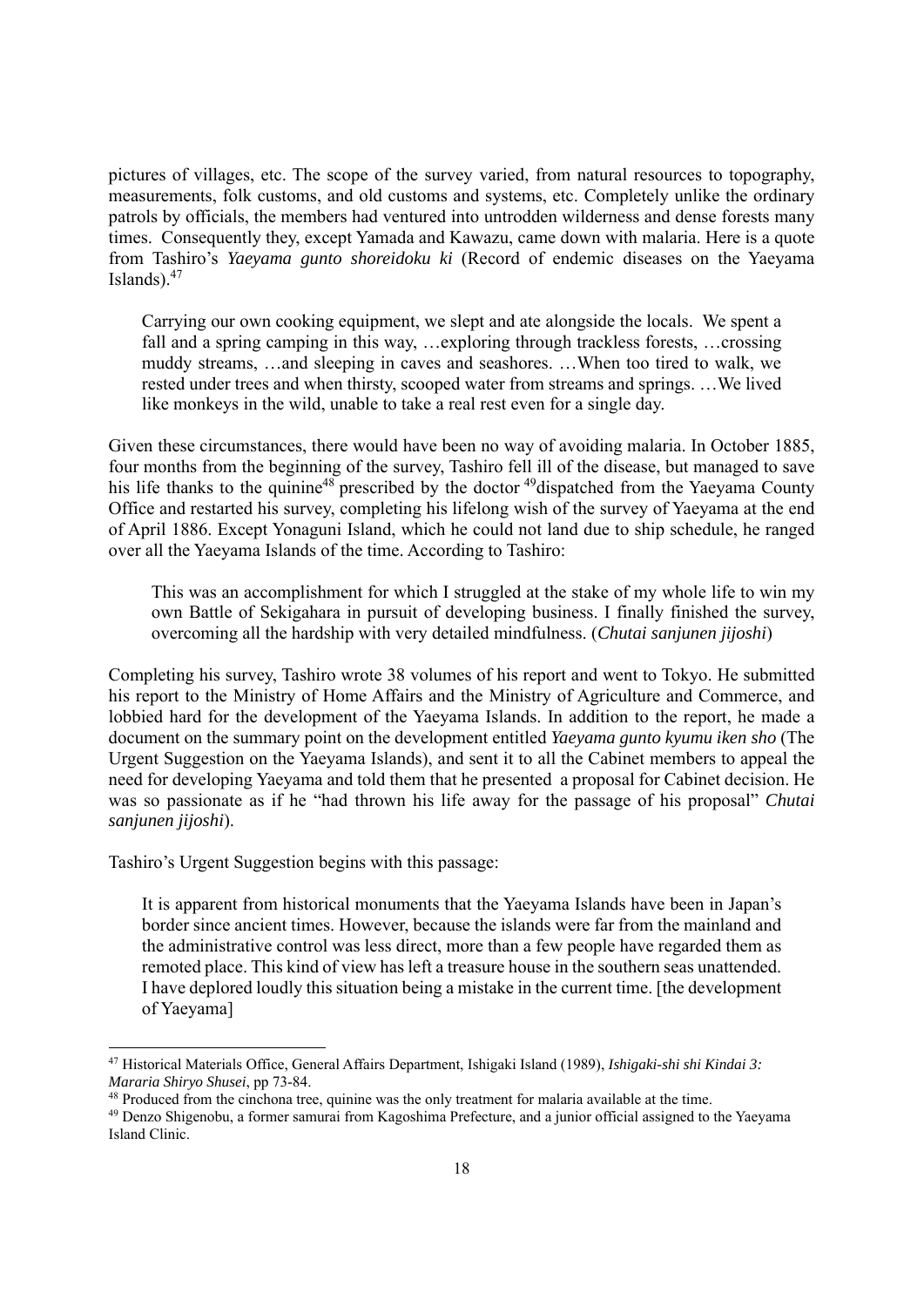To outline<sup>50</sup> the rest of this suggestion report for reference, it comprised 13-point proposals on the development of Yaeyama, beginning with the intensification of security forces in the island, then, to modernize the islands mired in old practices, the placement under the direct administration of the central government, especially the Ministry of Home Affairs, the abolishment of old practices, the reform of tax systems, the promotion of the settlement of a large number of residents from the mainland<sup>51</sup> and the facilitation of new businesses along with the circulation of currency (in Yaeyama at the time, barter trade was in common), the development of sanitation facilities, education, and roads for better human traffic. He noted in his autobiography that he envisaged Yaeyama's population of 30,000 people at that time growing to 300,000 in the future.

In the end, his suggestion turned completely futile. The Cabinet had no interest in his pleas. The ministers from the Satsuma faction, including Army Minister Iwao Oyama, Minister of Education Arinori Mori, and Minister of Agriculture and Commerce Takeaki Enomoto sympathized with Tashiro's suggestions, but the opposition from Prime Minister Hirobumi Ito as well as Foreign Minister Kaoru Inoue and Minister of Home Affairs Aritomo Yamagata from the Choshu faction stood against Tashiro as a major obstacle to the suggestion for developing the Yaeyama Islands extensively. (*Chutai sanjunen jijoshi*)

Yamagata considered a plan to establish a detention house on Iriomote Island, and interviewed Tashiro when he visited Yaeyama.52 Tashiro did his best to ask Yamagata to persuade Ito and Inoue:

Ministers from Choshu were my greatest obstacle, and if I couldn't exert myself to get past them, I would not be able to achieve my life's purpose, so I spent around six months lobbying them as hard as I could in a headlong charge. (*Chutai sanjunen jijoshi*)

However, his effort was not successful. In November 1886, Tashiro gave up his lifelong dream and left the government.<sup>53</sup>

## **Conclusion**

The aim of this paper was to clarify why, in the history of the Senkaku Islands, Okinawa Prefecture chose to conduct a survey in 1885. I have summed up that reason in the sub-section above entitled "Movement in the Ministry of Home Affairs, Okinawa Prefectural Governor and Secretary to the Minister of Home Affairs Sutezo Nishimura and the survey of the uninhabited islands."

We generally look at history through the materials which our predecessors have left us. Because the major area of my research is the Senkaku Islands, I look primarily at materials on the history of those islands. In 2011, I was given an opportunity to lecture on the Senkaku Islands on the Saturday Lecture Series at the Institute of Regional Study, Okinawa University. When I looked through the materials on surveys of the Senkaku Islands in preparation for that lecture (when

<sup>&</sup>lt;sup>50</sup> Antei Tashiro (1886), "Yaeyama Gunto Kyumu Ikensho" (The Urgent Suggestion on Administration of Yaeyama Islands, Okinawa) in Seijo University (1971), *Densho Bunka* No. 7; *Tashiro Antei-shi to Yaeyama* (op.cit.).

<sup>&</sup>lt;sup>51</sup> Given Tashiro's background and those particular times, he probably had in mind the huge numbers of unattached samurai produced by the Meiji Restoration (particularly in Kyushu and Kagoshima).

<sup>&</sup>lt;sup>52</sup> Aritomo Yamagata (1886), *Nanko Nikki* (Diary of a Southern Voyage) (op.cit.).

<sup>53</sup> Kikuo Nagayama (1930), *Tashiro Antei-o* (op.cit.), p. 5.